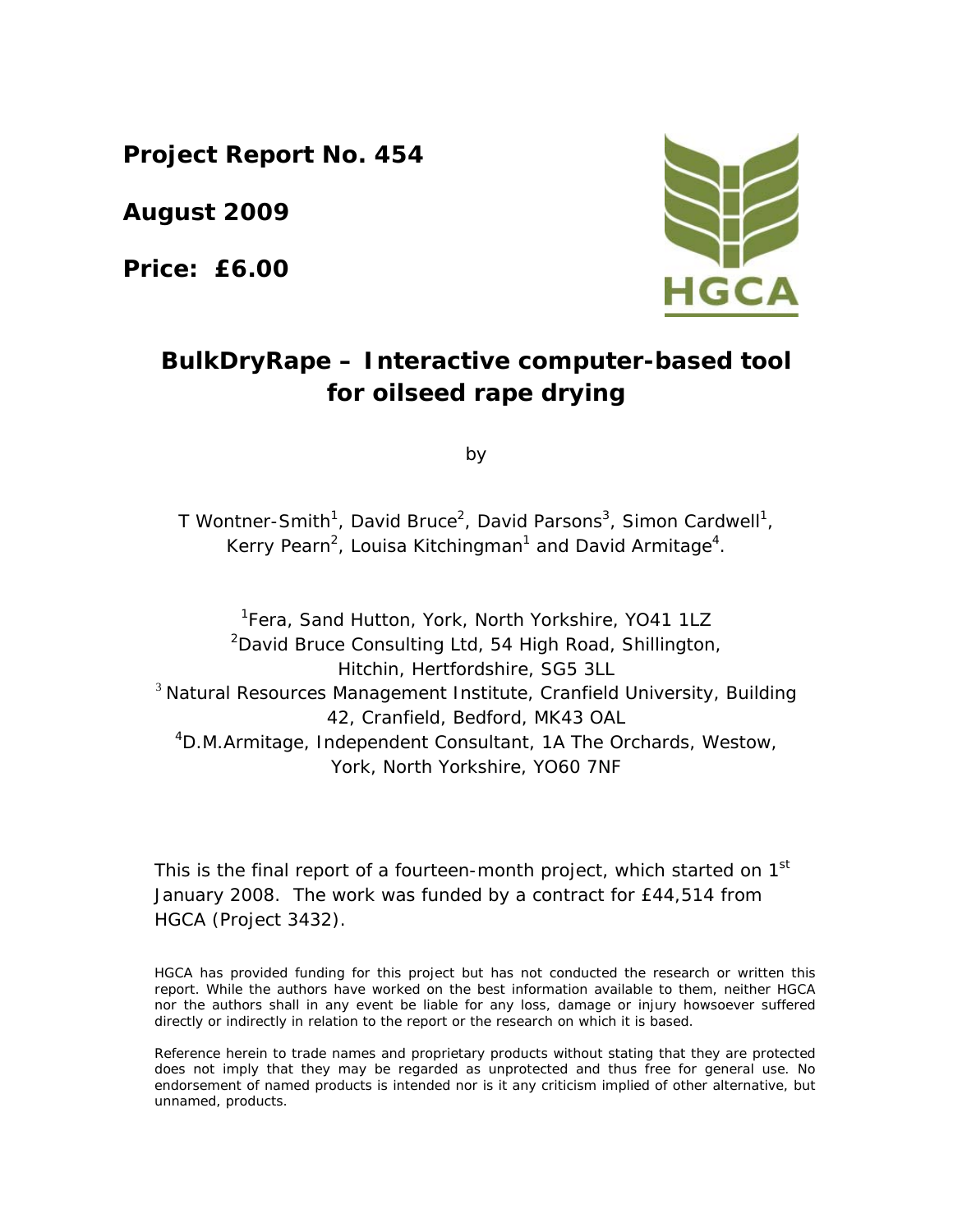# **CONTENTS**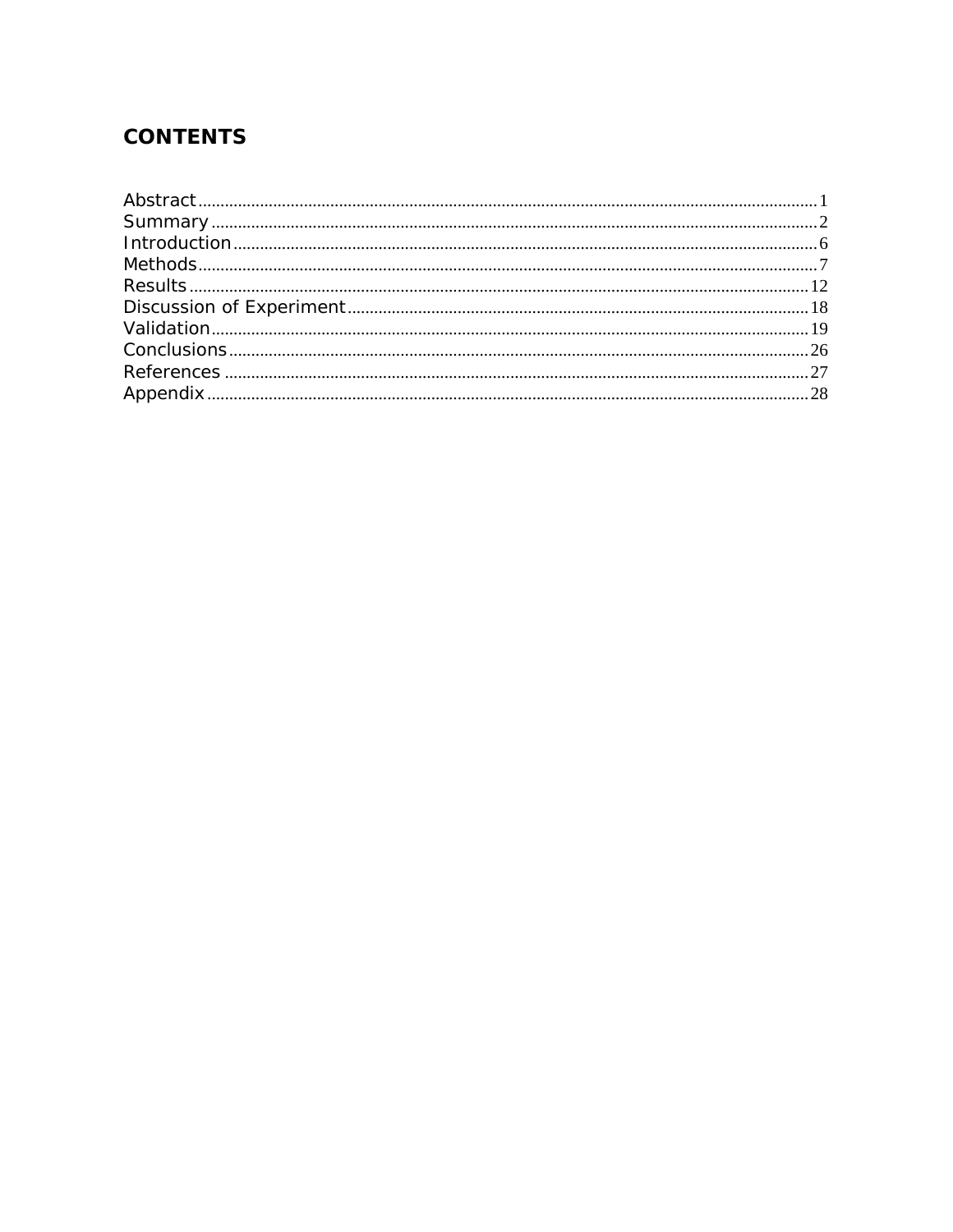# **Abstract**

Full scale tests were undertaken in the grain store at the Food and Environment Research Agency to provide data for validation of BulkDryRape, an interactive computer-based tool for oilseed rape drying. This data was compared with a more flexible simulation using the same mathematical calculations as BulkDryRape.

Bins 3 to 6 were each loaded with approximately 15 t of oilseed rape (OSR). Each bin was fitted with a 5.5 kW fan, which was used to dry the OSR at an average flow of 112  $m^3/h/t$ . Bins 5 and 6 had average initial moisture contents of 12.9% and 13.3% respectively and were dried successfully using continuous ventilation over 21 days. Bins 3 and 4 had average initial moisture contents of 12.0% and 11.7% respectively and were dried intermittently over 37 days so that mould was visible before drying was complete. Samples were taken at least twice weekly for assessment of moisture content, the presence of mites and moulds.

Mould was visible by microscope in all samples taken 31 days after harvest from the surface and at depth 0.5 m from bins 3 and 4. No mould was visible in the previous sample set taken two days earlier. No mould was observed in any of the samples from bins 5 and 6 and no mites were observed in any of the samples from any of the bins. The time taken for the appearance of visible mould was in line with results from the literature based on small scale tests on OSR.

Table 1 shows the storage and field mould counts for samples taken immediately after loading the bins and after the drying front had reached the surface of the OSR.

|     | Time taken     | Field moulds       | Field moulds       | Storage            | Storage            |
|-----|----------------|--------------------|--------------------|--------------------|--------------------|
|     | for drying     | and yeasts         | and yeasts         | moulds             | moulds             |
| Bin | front to reach | present at         | present at         | present at         | present at         |
|     | the surface    | the start          | the end            | the start          | the end            |
|     | (days)         | $(log_{10} cfu/g)$ | $(log_{10} cfu/g)$ | $(log_{10} cfu/g)$ | $(log_{10} cfu/g)$ |
| 3   | 37             | 5.10               | 5.10               | 1.52               | 5.59               |
|     | 37             | 4.97               | 4.68               | 2.00               | 5.09               |
| 5   | 21             | 5.51               | 4.89               | 2.85               | 4.66               |
| 6   | 21             | 5.21               | 5.01               | 2.73               | 4.63               |

**Table 1. Storage and field moulds present at the start and end of drying** 

Overall, the measured drying behaviour and risk of spoilage were well predicted in both continuous and intermittent drying, giving confidence in the BulkDryRape software.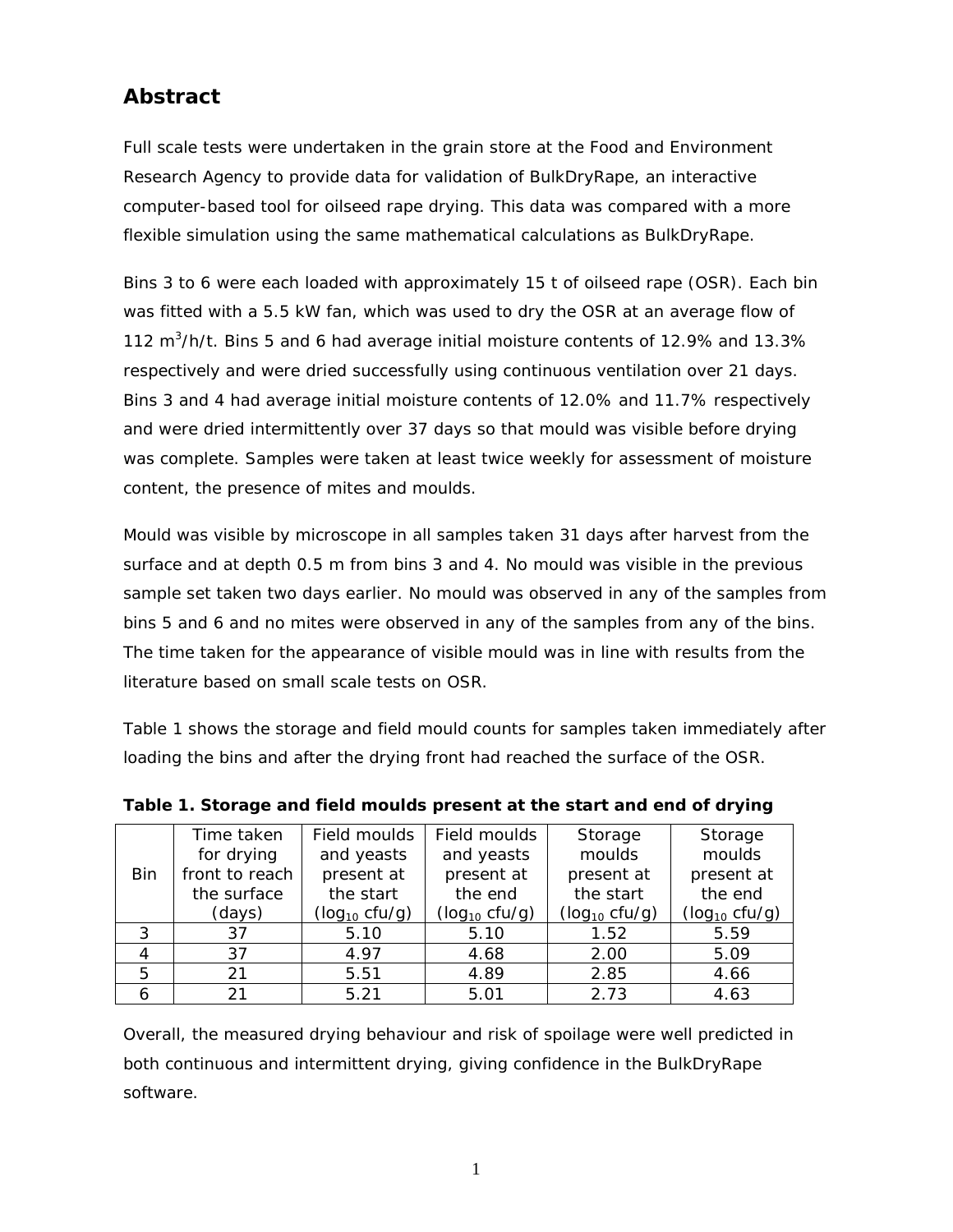## **Summary**

The drying of bulk commodities such as wheat and oilseed rape (OSR) is vitally important in order to avoid the risk of mycotoxins, mould and attack by mites. Bulk storage driers can achieve quality results if run well. Decisions on loading and operating the drier need to be made with a good understanding of the basics of drying with ambient air and the effects of the many variables.

"BulkDry" is a software tool designed to enable the user to simulate a drier for wheat and to help the user to understand the factors that influence the drying process. BulkDry was well received at its launch at Cereals 2007.

There are major differences between drying requirements for oilseed rape (OSR) and wheat, such as resistance to airflow and seed cracking if OSR is overdried. This, together with that fact that oilseed rape plantings are increasing due to the expansion of the biofuels market made it timely to modify BulkDry to produce BulkDryRape, which simulates the drying of rapeseed to enable users to improve their decision making for drying of OSR.

A trial was undertaken at the Food and Environment Research Agency (formerly the Central Science Laboratory) to produce a set of good quality drying data to validate BulkDryRape. Validation was done by comparing experimental results with predictions made using Storedry, a more flexible simulation but using the same mathematical model to calculate drying and associated temperature changes, and using the same expressions for resistance to airflow, moisture equilibrium and safe time before risk of visible mould.

Four square, open-top bins of 30 tonne capacity were loaded with 15 t of OSR, cultivar 'Castille'. Each bin was fitted with a 5.5 kW fan and each fan was connected to two parallel ducts running the length of the bin.

The OSR in Bins 5 and 6 had the higher initial moisture contents of 12.9 and 13.3% and were dried successfully in about 21 days using a continuous flow of air at an average rate of 107 m<sup>3</sup>/hour/t. The OSR in Bins 3 and 4, with the lower initial moisture contents of 12.0 and 11.7%, were dried at an average rate of 117 m<sup>3</sup>/hour/t. The drying of Bins 3 and 4 was carried out intermittently to extend the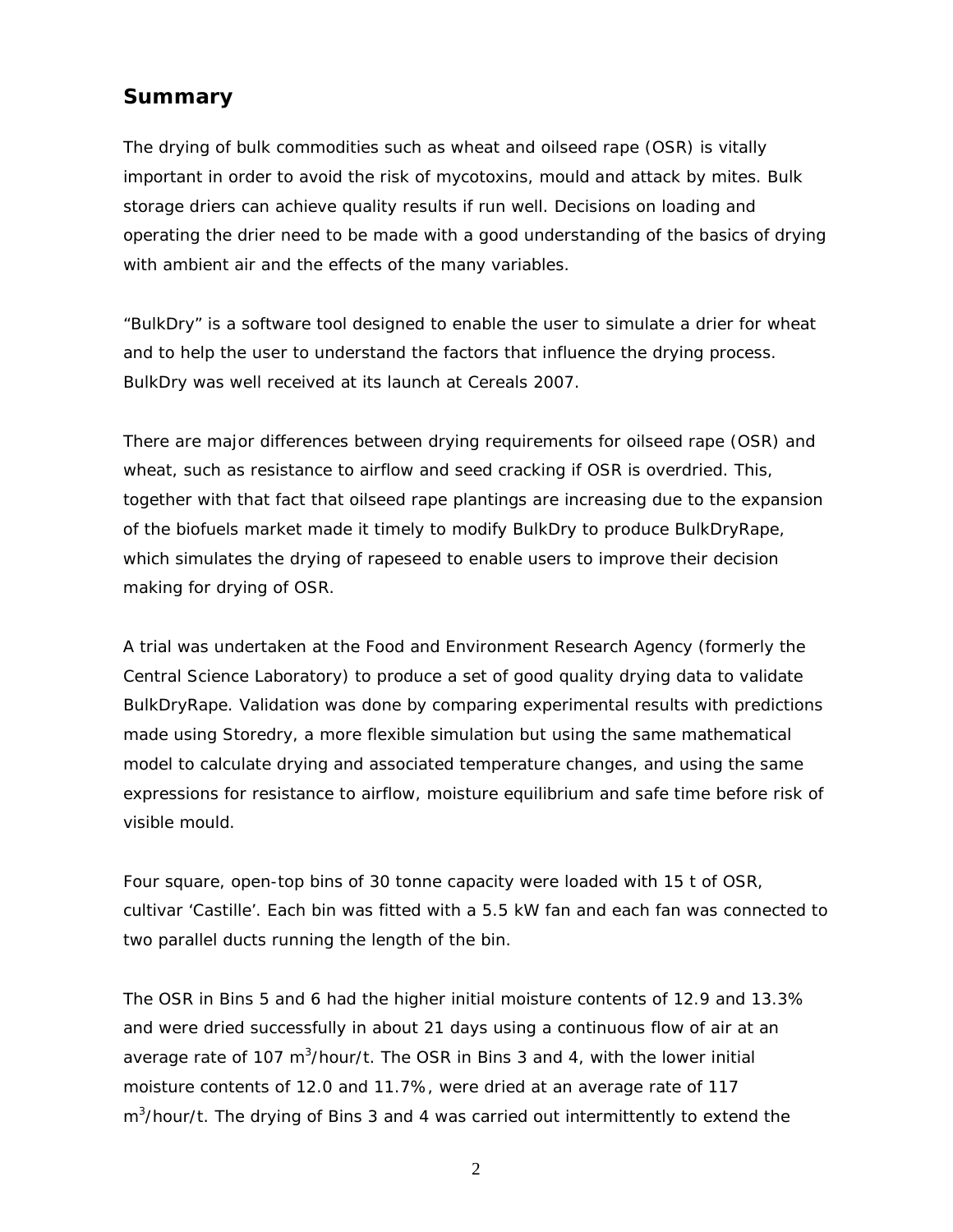drying time so that spoilage would be likely to occur before drying was complete, in order to check the accuracy of spoilage calculations in the model. Drying in this way took about 37 days.

The temperature and relative humidity at the surface of the OSR, in one of the aeration ducts per bin and in ambient air near to the fan inlets, were logged every hour onto a datalogger, as were the temperatures at various positions throughout the OSR.

Each bulk was sampled at least twice weekly and the sampled OSR was sieved to check for mites, examined under a microscope for the presence of visible moulds and analysed by air oven for moisture content. Additional samples were taken before drying began and as the drying front reached the surface. These samples were analysed for storage and field moulds.

Mould was observed in all samples taken 31 days after harvest from the bins that were dried intermittently. The samples were taken from the surface and at a depth of 0.5 m, from 5 positions. No visible mould was observed in the previous sample set, taken two days earlier. No visible mould was observed in any of the samples from bins that had been dried continuously and no mites were observed in any of the samples from any of the bins.

The time taken for the appearance of visible mould was in line with results from the literature based on small scale tests.

Table 1 shows the storage and field mould counts for samples taken immediately after loading the bins and after the drying front had reached the surface of the OSR. It was found that mould was visible when the mould count reached the order of 10<sup>5</sup> cfu/g.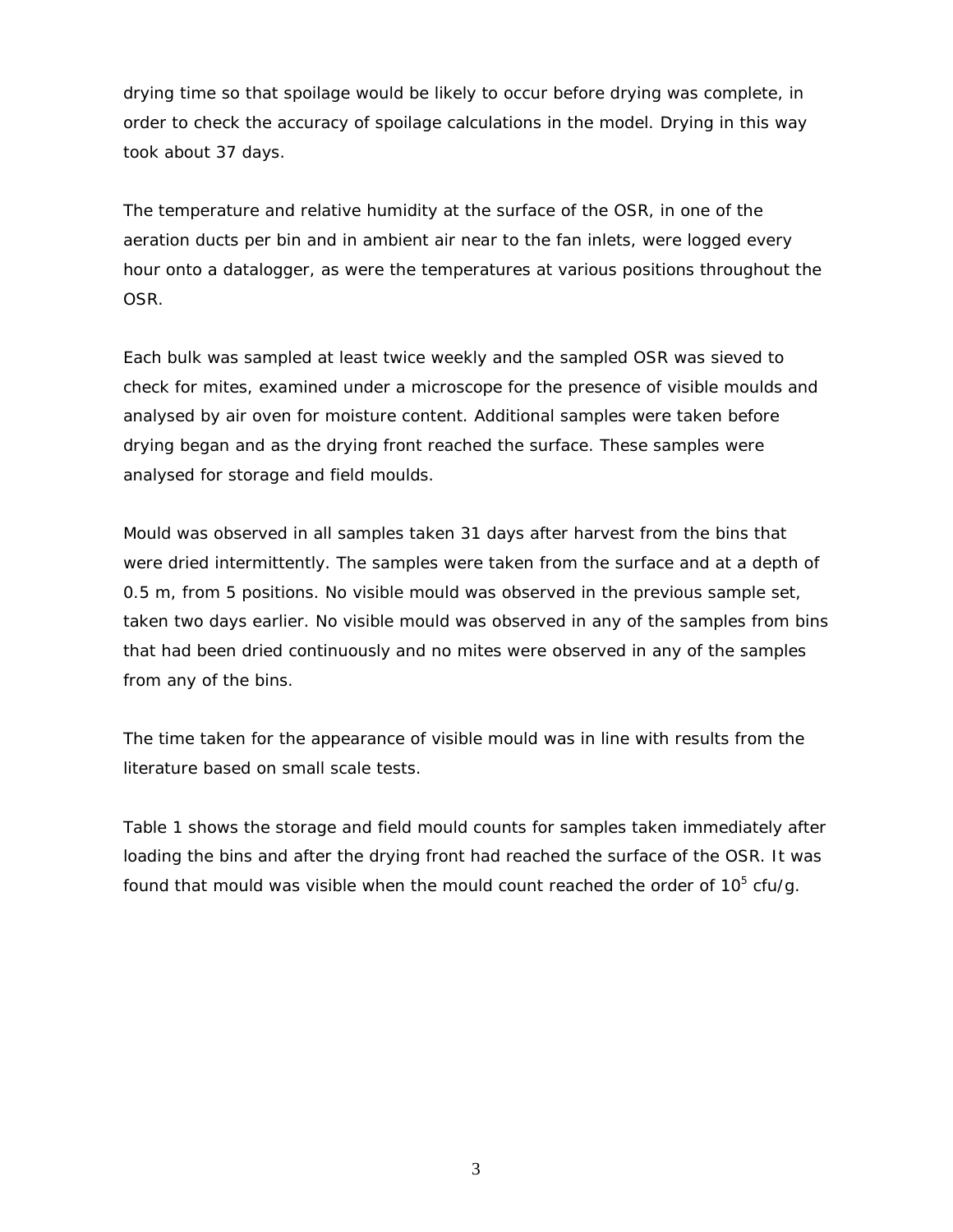|                | Time taken     | Field moulds       | Field moulds         | Storage            | Storage            |
|----------------|----------------|--------------------|----------------------|--------------------|--------------------|
|                | for drying     | and yeasts         | and yeasts<br>moulds |                    | moulds             |
| <b>Bin</b>     | front to reach | present at         | present at           | present at         | present at         |
|                | the surface    | the start          | the end              | the start          | the end            |
|                | (days)         | $(log_{10} cfu/g)$ | $(log_{10} cfu/g)$   | $(log_{10} cfu/g)$ | $(log_{10} cfu/g)$ |
| 3              | 37             | 5.10               | 5.10                 | 1.52               | 5.59               |
| $\overline{4}$ | 37             | 4.97               | 4.68                 | 2.00               | 5.09               |
| 5              | 21             | 5.51               | 4.89                 | 2.85               | 4.66               |
| 6              | 21             | 5.21               | 5.01                 | 2.73               | 4.63               |

**Table 1. Storage and field moulds present at the start and end of drying** 

The data were compared with the output of a simulation program, 'Storedry', which had been adapted to use the same mathematical expressions as 'BulkDryRape' to calculate drying, but allowed more flexibility in the validation. Simulation of continuous drying of Bin 5 and the intermittent drying of Bin 3 accurately predicted the measured time for the bed to dry to the average moisture content. The drying fronts were steeper than measured so the uppermost layers of the simulated beds remained moist for 3 to 4 days longer than measured.

Temperatures of the OSR before and after the drying front passed were predicted accurately and, at the side of Bin 5, the time at which the OSR temperatures rose as the drying front passed was also well predicted. At Bin 5 centre, the front moved faster than predicted, probably because airflow was greater at the bin centre. For Bin 3, temperatures at the centre were better predicted than at the edge. Predicted relative humidity of the exhaust air was lower than measured in Bin 3. Re-absorption of moisture by the surface is a possible cause.

The simulation calculated a spoilage index, which predicted the risk of spoilage in the OSR. Visible mould would be expected where the spoilage index was greater than 1. For Bin 5 the spoilage index was 0.68 after the 17.5 days drying, which suggests the OSR was well within its safe storage life. This agreed with the experiment in which no mould was observed. Bin 3 had mould visible after 31 days. The simulation predicted a spoilage index of 0.95 at that time, and a final index of 1.06, in good agreement with the observation of mould.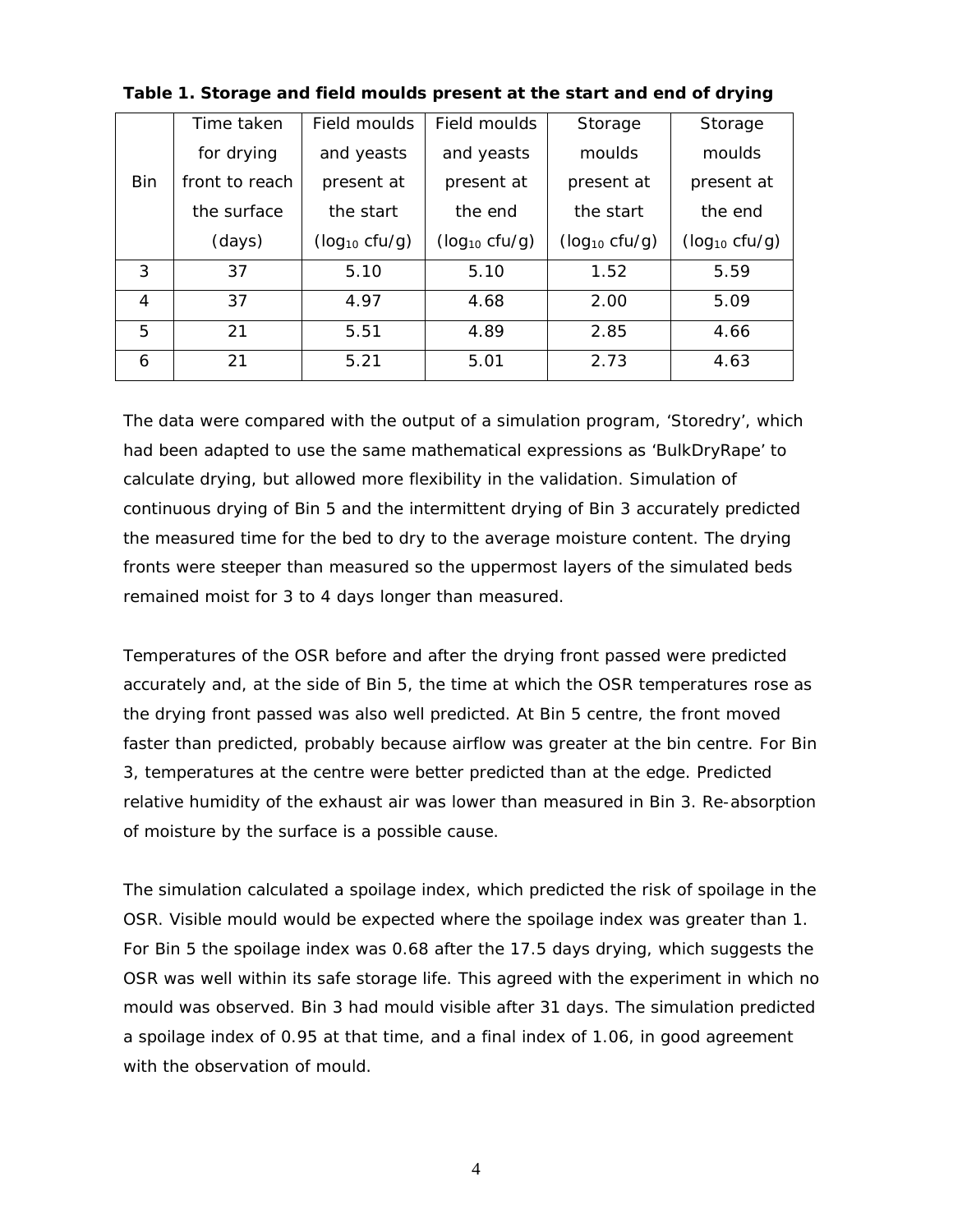Overall, the simulation predicted well the measured drying behaviour in both continuous and intermittent drying, and so it can be confidently used as the basis of the BulkDryRape software.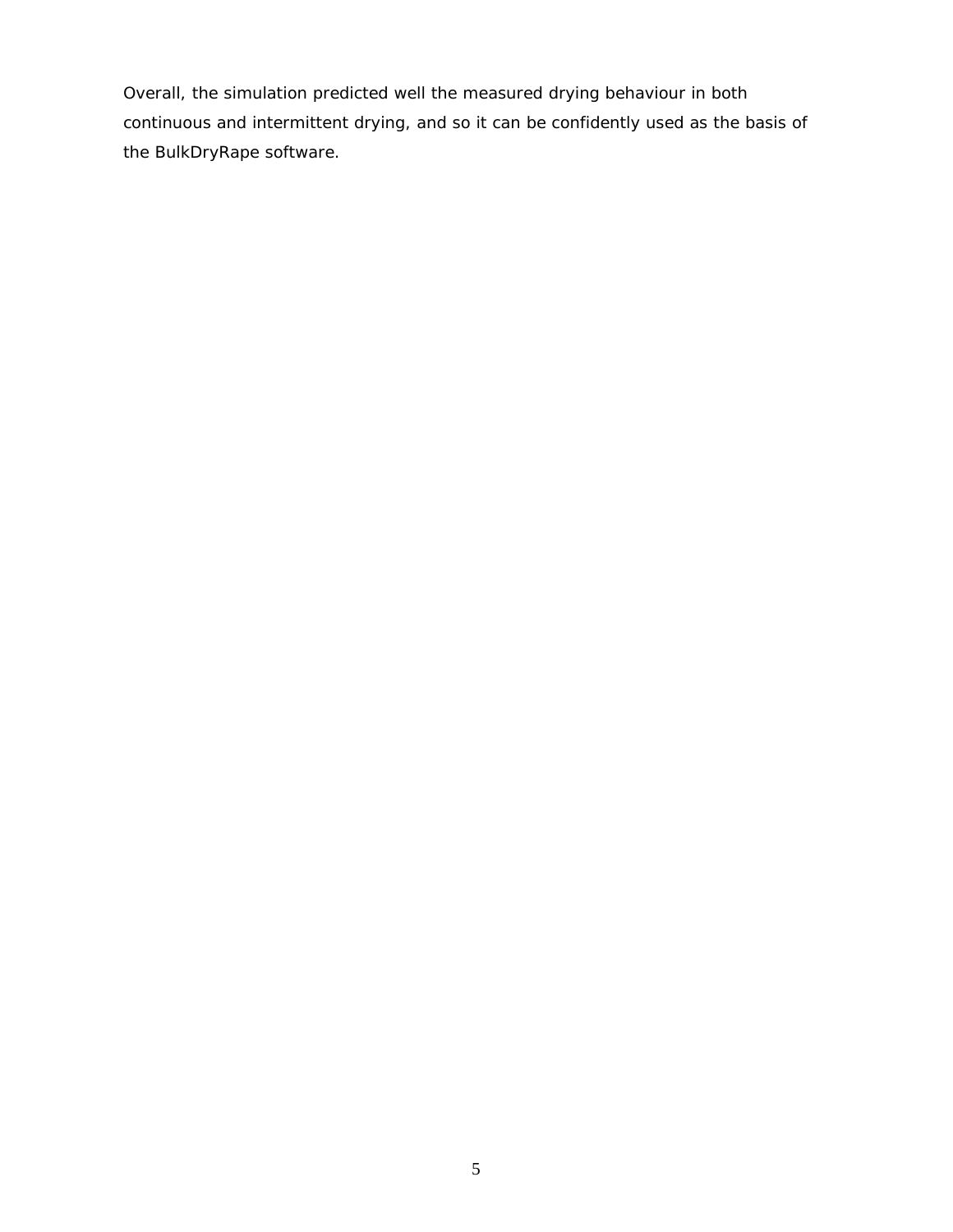### **Introduction**

Bulk storage driers can achieve quality results if run well. Decisions on loading and operating the drier need to be made with a good understanding of the basics of drying with ambient air and the effect of the many variables.

The software tool, "BulkDry" (Bruce *et al.* 2006).enables the user to simulate drying of wheat, simply and quickly, and to understand how the progress of drying is influenced by bed depth, equipment, control actions, weather and the limitations imposed by growth of fungi. BulkDry was well received at its launch at Cereals 2007 and the positive response shows it has potential to allow users to develop their understanding of drying with near-ambient air and improve their decisions on bulk drying. This is expected to help growers produce better and more consistent quality of dried grain, in particular avoiding mycotoxins.

Given that oilseed rape (OSR) plantings are increasing due to the expansion of the biofuels market, it was timely to modify BulkDry to produce a version for OSR, 'BulkDryRape', to simulate the drying of rapeseed and thus enable users to improve their decision making for drying of OSR. However the major differences between drying requirements for OSR and wheat required a major revision of many aspects of BulkDry to covert it for OSR. The most important were resistance to airflow, equilibrium moisture relationship between seed and air and calculation of risk of spoilage by fungi. Safe time before risk of spoilage was calculated from the time taken for mould to become visible on OSR held at constant temperature and moisture conditions (Burrell *et al.* 1980). The output of BulkDryRape includes values of minimum moisture content so that users are alerted to any overdrying, which may, if excessive, result in seed cracking.

Validation was required to give confidence in the predicted drying results. For wheat the output of BulkDry was compared with the well established simulation, Storedry (Sharp, 1984). But there is no accepted 'gold standard' computer simulation of rapeseed drying with which to compare the output of BulkDryRape, so a set of good quality drying data was needed for validation. A search of available literature did not produce any detailed data suitable for validation and so a deep bed drying experiment on rapeseed was necessary. The best set of data for validation of both the physical and the biological aspects of drying was one in which one treatment was dried in such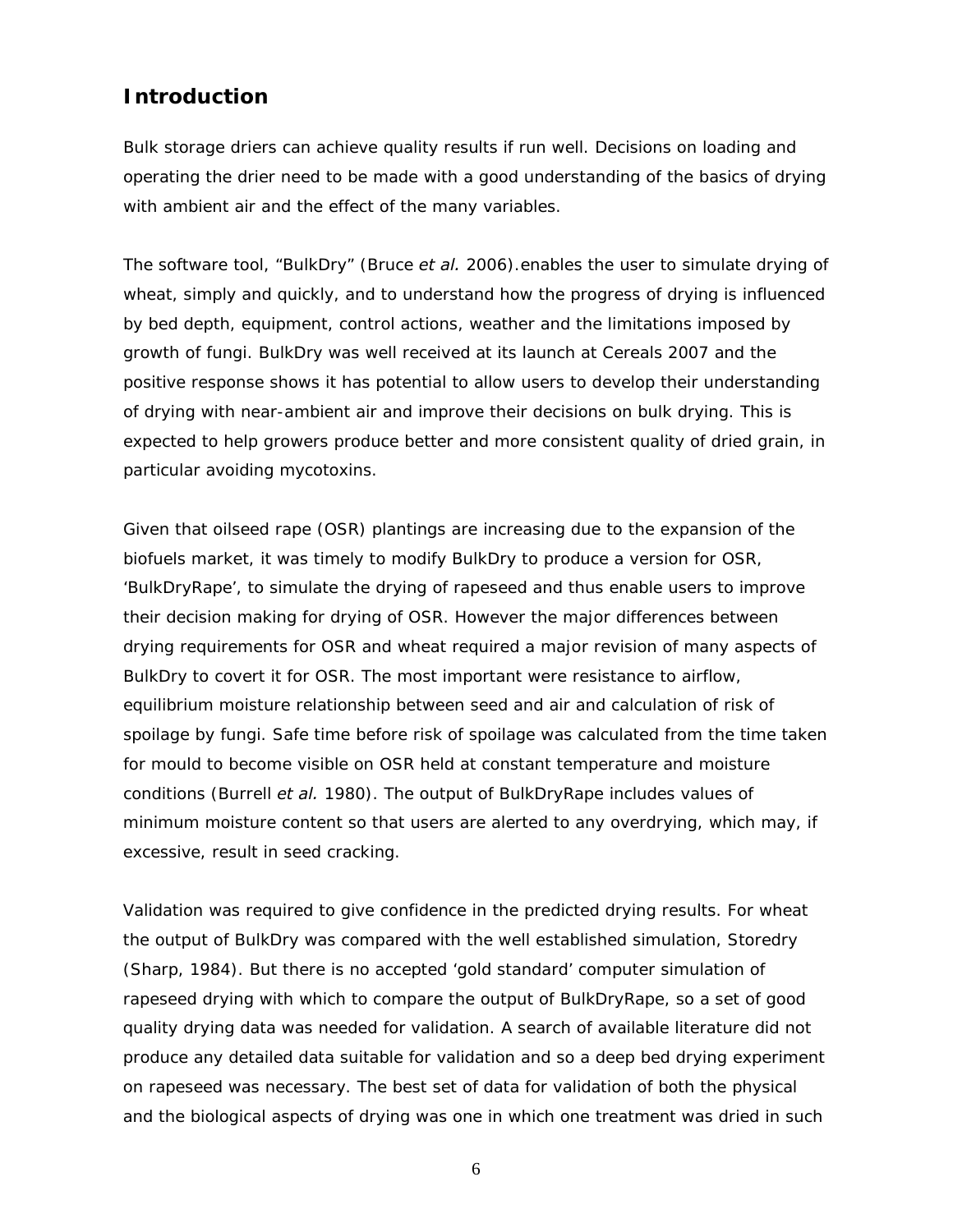a way that there would be evidence of spoilage in the top layers, and the other treatment dried without spoilage. An experiment with this objective was undertaken in the grain store of the Food and Environment Research Agency (Fera, formerly the Central Science Laboratory) in the summer of 2008. Storedry was modified to simulate OSR drying using the same expressions as used in BulkDryRape. Experimental data were compared with output of Storedry, which could be set up to simulate the full complexity of the experiment including intermittent drying. Then comparisons were made between Storedry and BulkDryRape to validate the latter.

### **Methods**

#### **First treatment.**

On 7 August, 29.2 t of oilseed rape (OSR), harvested over the previous two days, was split evenly between Bins 5 and 6 in the Fera grain store. The variety was Castille and the average initial moisture contents of 12.9 and 13.3% in bins 5 and 6 respectively.

The bins were square open top bins of 30 t capacity, each fitted with a 5.5 kW fan (type MR280, Air Control Industries Ltd), suitable for ambient air drying. Each fan was connected to two parallel ducts running the length of the bin. Drying of the bins began at 19:00 on 7 August 2006.

The temperature of the OSR was monitored using type T thermocouples at four positions over the surface of each bin, at depths of 0.3, 0.6, 0.9, 1.2 and 1.5 m. Relative humidity of the ambient air near to the fan inlets, of the air at the surface of the OSR and in one of the aeration ducts per bin was measured using Honeywell HIH-3610 series humidity sensors. Temperature was also recorded at these positions using type T thermocouples. Static pressure in the ducts of bins 4 and 6 was measured using a Furness type FCO40 differential pressure transducer. Temperature, pressure and humidity data were logged every hour onto a datalogger, which was downloaded with sufficient regularity to ensure that the logger did not over-write data. Unfortunately data from Bins 5 and 6 was not recorded for the first 5 days because the datalogger was not operating correctly.

Samples were taken regularly from two positions at five depths, down to 2m and the sampled OSR was analysed for moisture content using the International Organisation for Standardisation routine reference method for the determination of moisture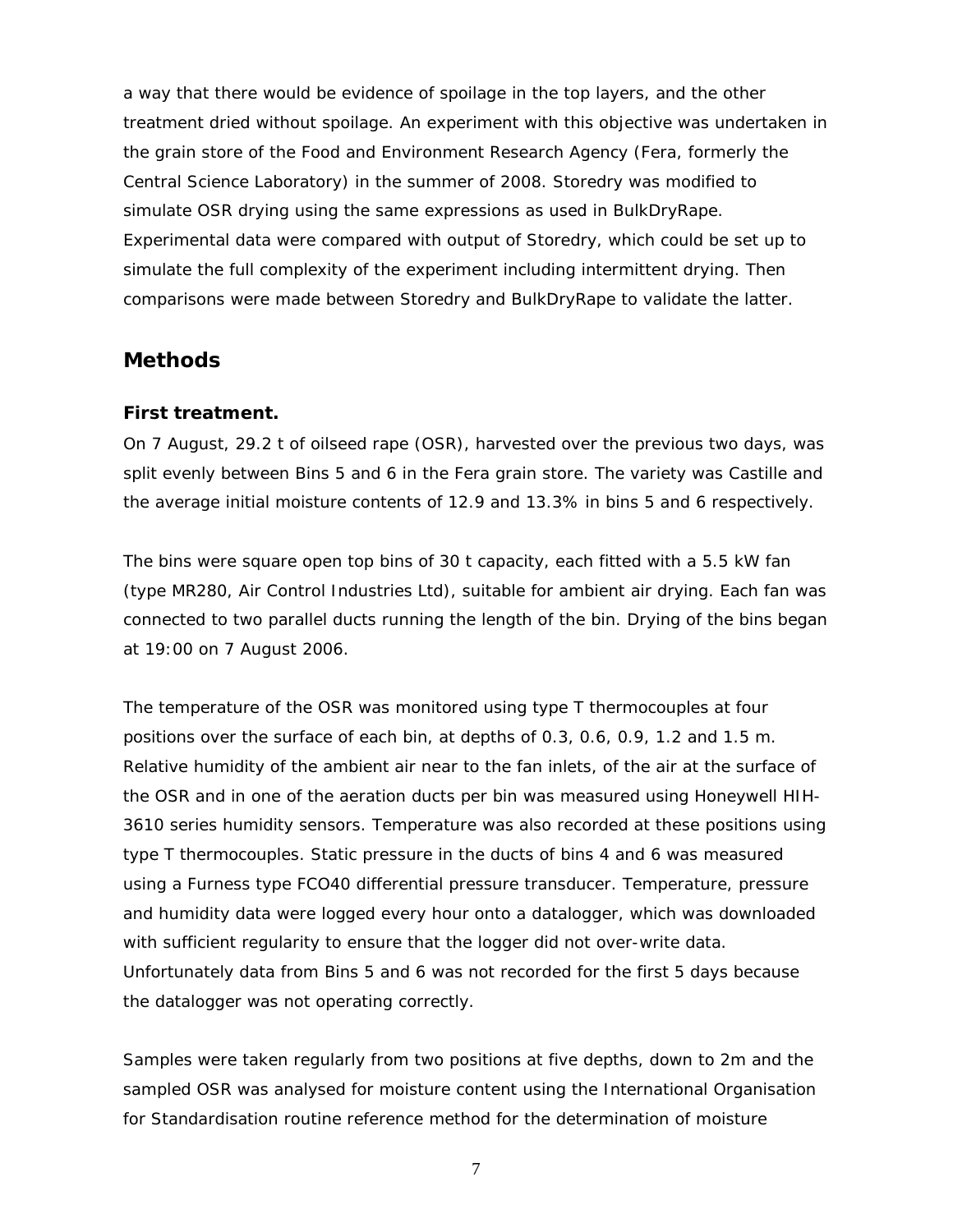content for oilseeds (ISO 665:2000). The samples were sieved for mites and examined under a microscope for the presence of visible moulds.

Air speed was measured regularly for each bin using a 'Casella' meter at five locations on the grain bed surface.

The final set of samples were taken on 26 August when the moisture content at the surface had fallen, indicating that the drying front had passed through the OSR bed. Ventilation continued for a few days after this to insure that the surface was dried to a safe storage level.

Samples from 7 and 26 August were analysed for fungi. For each mould analysis 20 g of OSR was weighed directly into a stomacher bag, 180 ml of 0.1 % peptone water added and the seeds soaked for 30 minutes. Post soaking, the OSR was stomached for 1 minute and the suspension serially diluted to  $10^{-4}$ . For each dilution three plates of DG18 media were labelled, 0.1 ml of the appropriate suspension was plated onto the agar surface and spread using a sterile hockey stick spreader. DG18 plates were incubated at 25°C for 10 days in the dark, after which colonies were identified and counted (counts were expressed as colony forming units (cfu) per gram grain).

#### **Second treatment**.

A further 30.9 t of OSR of the same variety was delivered on 27 and 28 August, which had been harvested 26 and 27 August. This was split evenly between Bins 3 and 4 of the store. The average initial moisture contents were 12.0 and 11.7% in Bins 3 and 4 respectively. In the light of the faster than expected drying measured in Bins 5 and 6 and with no visible mould, the fans for the second pair of replicate bins were run intermittently in order to slow down the drying and allow more time before the tops of the bins dried. Running a fan intermittently is a normal part of many drying strategies so it was considered reasonable to use intermittent ventilation in this experiment.

Ventilation began on 29 August and continued intermittently until evidence of spoilage was seen in the samples from the surface and 0.5m, after which continuous ventilation was used.

Temperature and humidity were monitored as before with two extra thermocouple positions at 1.8 and 2.1m at two of the monitoring positions in each bin. Pressure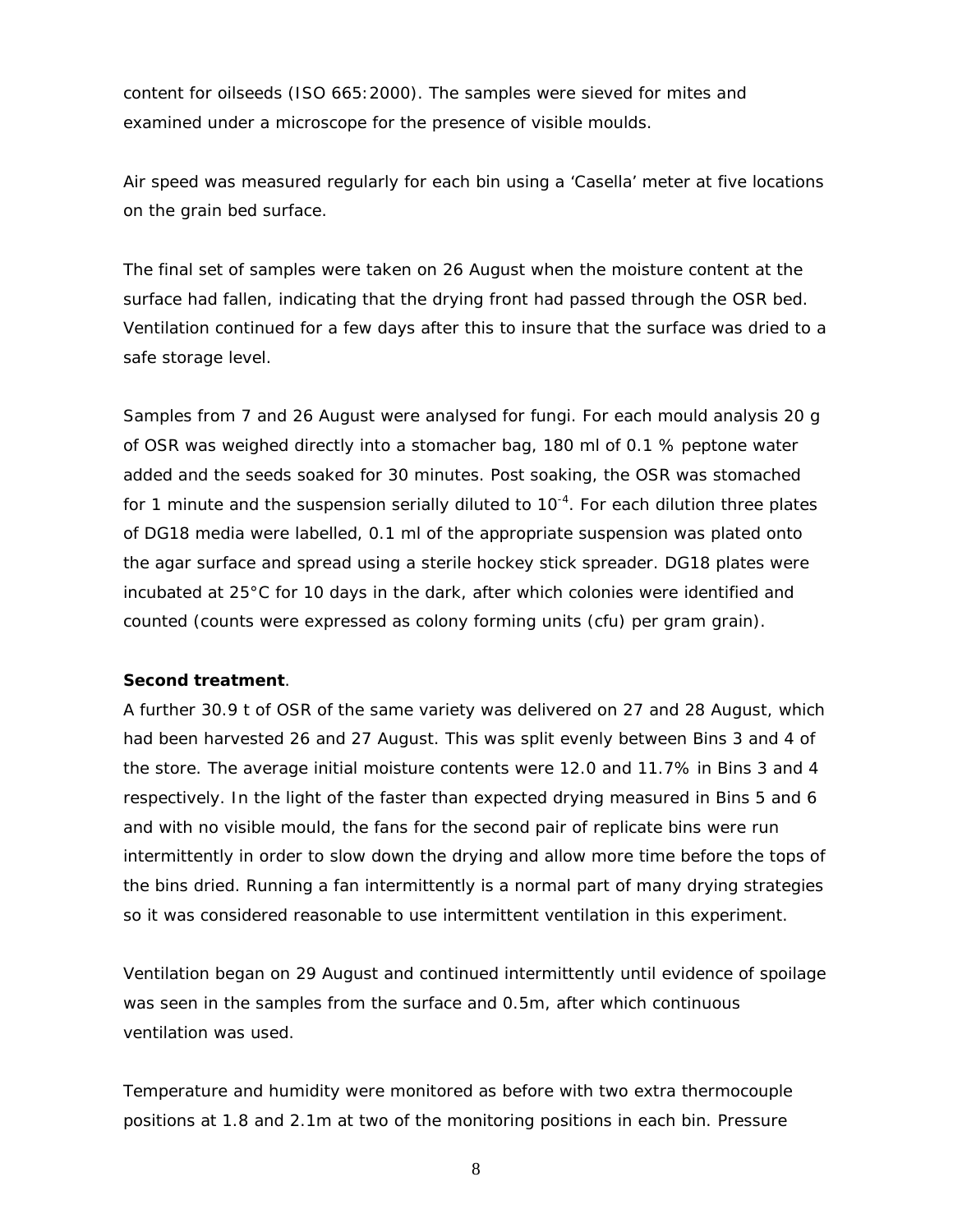switches were placed in the ducts to monitor the timing of the fan operation and the static pressure was measured in the duct of Bin 4 as before. The data was recorded using two dataloggers, which logged every half hour.

Samples were taken from various positions in the bulk. Some were analysed for moisture content. Others were sieved for mites and examined under a microscope for the presence of visible moulds as before. Figure 1 shows the sampling and thermocouple positions of the four bins and Table 1 shows which positions were used for thermocouples and which were used for sampling.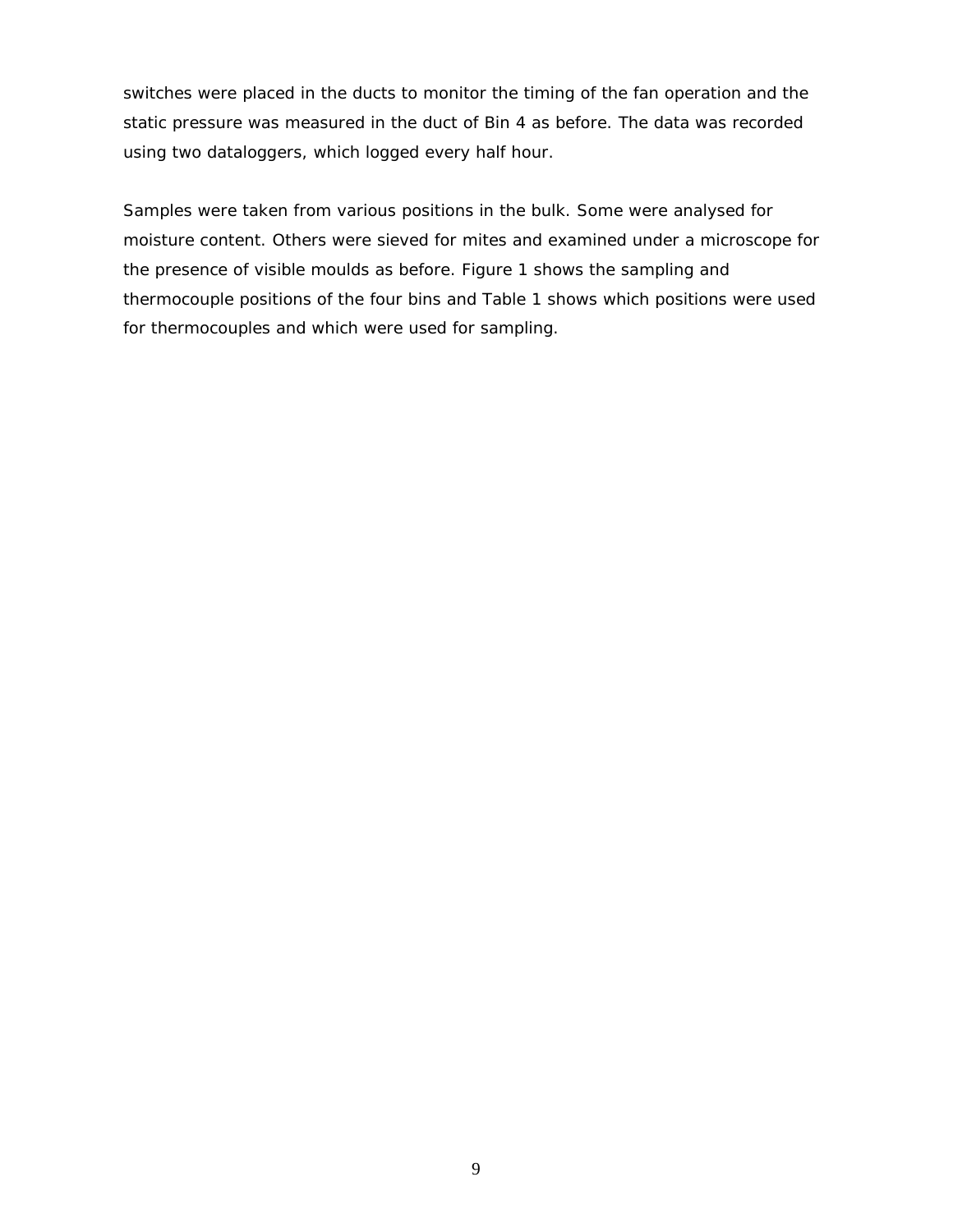**Figure 1. Sampling and thermocouple positions.** 

| Bin 5                                                                                                                                                    |                           |         |                            | Bin 6                                           | X<br>Position 4           |
|----------------------------------------------------------------------------------------------------------------------------------------------------------|---------------------------|---------|----------------------------|-------------------------------------------------|---------------------------|
| Position 1<br>$\mathbf{X}$<br>$\mathbf{X}$<br>Position 3                                                                                                 | $\mathbf X$<br>Position 2 |         | $\mathbf{X}$<br>Position 2 | Position 1<br>$\mathbf X$                       |                           |
| Position 4<br>$\mathbf{X}$                                                                                                                               |                           |         |                            | Position 3<br>$\mathbf{X}$                      |                           |
| $\mathbf{X}$<br>Bin $3 \times X$<br>Position 5                                                                                                           | Position 2                | Walkway | $\mathbf{X}$<br>Position 2 | Bin 4                                           | $\mathbf X$<br>Position 5 |
| Position 3<br>$\mathbf{X}$ $\mathbf{X}$<br>Position 7 Position 8                                                                                         | X                         |         |                            | Position 3<br>$X \t X$<br>Position 8 Position 7 | $\mathbf X$               |
| Position 4<br>X<br>$\mathbf{X}$<br>Position 6                                                                                                            | Position 1<br>$\mathbf X$ |         | Position 1<br>$\mathbf{X}$ | $\mathbf{X}$<br>Position 6                      | Position 4<br>$\mathbf X$ |
| Bin 1                                                                                                                                                    |                           |         |                            | Bin 2                                           |                           |
| Table 1. Sampling and thermocouple positions.                                                                                                            |                           |         |                            |                                                 |                           |
| Bin                                                                                                                                                      | 3                         |         | 4                          | 5                                               | 6                         |
| Thermocouple positions                                                                                                                                   | 2, 6, 7, 8                |         | 2,6,7,8                    | 1,2,3,4                                         | 1, 2, 3, 4                |
| Sampling positions                                                                                                                                       | 1, 2, 3, 4, 5, 6          |         | 1, 2, 3, 4, 5, 6           | 1, 2, 4                                         | 1, 2, 4                   |
| Table 2 shows the timing of the fan operation for Bins 3 and 4 until visible mould<br>been observed. From 26/09/08 14:15 the fans were run continuously. |                           |         |                            |                                                 |                           |

|  |  |  |  | Table 1. Sampling and thermocouple positions. |
|--|--|--|--|-----------------------------------------------|
|--|--|--|--|-----------------------------------------------|

| Thermocouple positions | 2.6.1            | 2.6.7.8          |  |
|------------------------|------------------|------------------|--|
| Sampling positions     | 1, 2, 3, 4, 5, 6 | 1, 2, 3, 4, 5, 6 |  |

Table 2 shows the timing of the fan operation for Bins 3 and 4 until visible mould had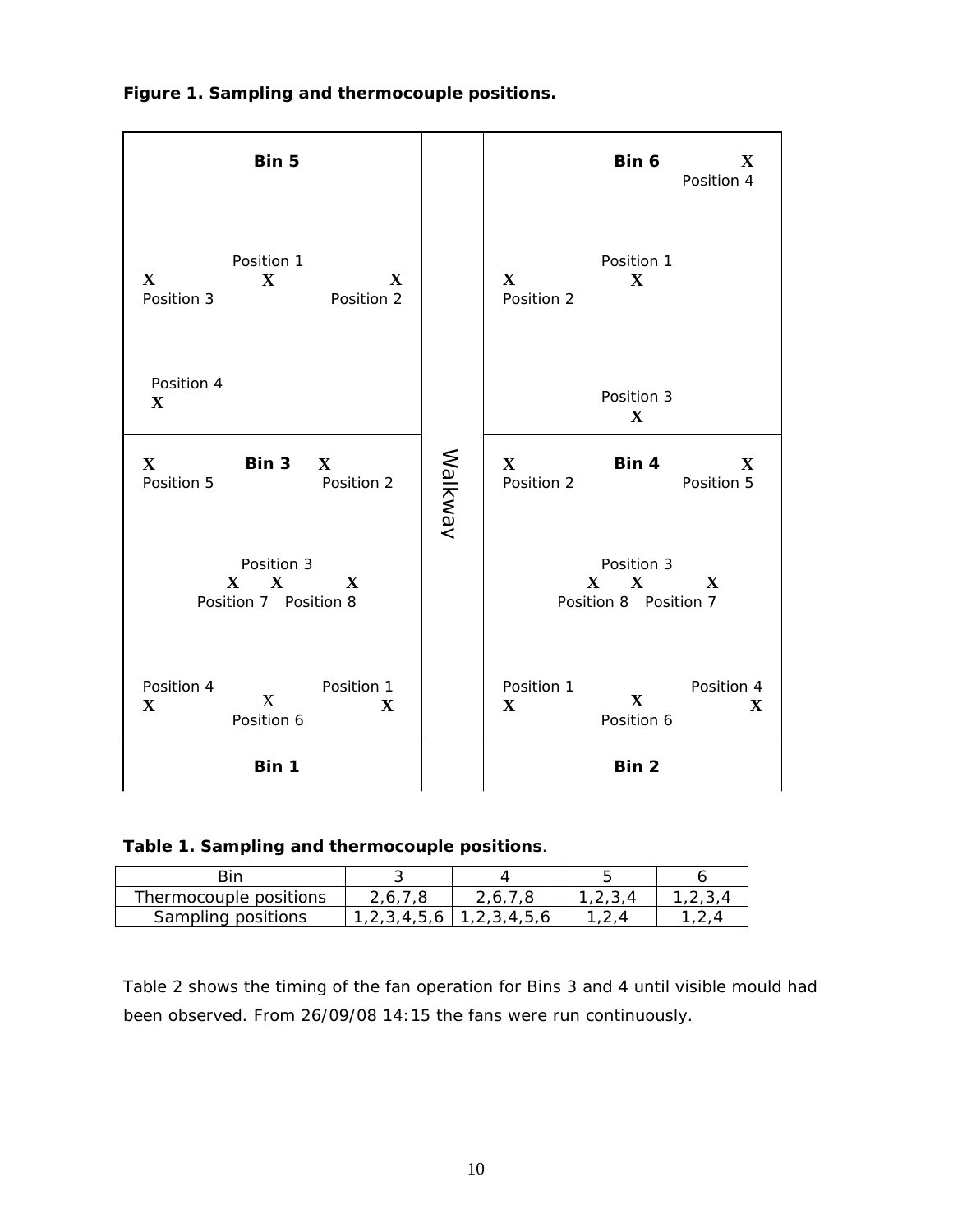| Time the fans were switched on | Drying time (hours) | Total Drying time (hours) |
|--------------------------------|---------------------|---------------------------|
| 29/08/08 15:24                 | 66.3                | 66.3                      |
| 01/09/08 16:07                 | 17.6                | 84.0                      |
| 02/09/08 15:50                 | 17.6                | 101.6                     |
| 03/09/08 15:50                 | 17.1                | 118.7                     |
| 04/09/08 16:12                 | 17.2                | 135.8                     |
| 05/09/08 16:25                 | 64.5                | 200.3                     |
| 09/09/08 16:27                 | 16.8                | 217.0                     |
| 10/09/08 16:03                 | 17.2                | 234.2                     |
| 12/09/08 16:10                 | 0.2                 | 234.4                     |
| 13/09/08 09:45                 | 0.2                 | 234.5                     |
| 15/09/08 12:03                 | 2.8                 | 237.3                     |
| 16/09/08 11:15                 | 3.0                 | 240.3                     |
| 17/09/08 12:30                 | 3.0                 | 243.4                     |
| 18/09/08 10:20                 | 5.7                 | 249.0                     |
| 19/09/08 08:45                 | 6.5                 | 255.6                     |
| 22/09/08 10:09                 | 6.3                 | 261.9                     |
| 23/09/08 09:08                 | 6.9                 | 268.9                     |
| 24/09/08 08:53                 | 3.3                 | 272.2                     |
| 25/09/08 15:11                 | 1.4                 | 273.6                     |
| 26/09/08 08:58                 | 3.2                 | 276.7                     |

**Table 2. Timing of the fan operation for bins 3 and 4.** 

The final set of samples were taken on 2 October when the moisture content at the surface had fallen, indicating that the drying front had passed through the OSR. Ventilation was continued for a few days after this to insure that the surface was dried to a safe storage level.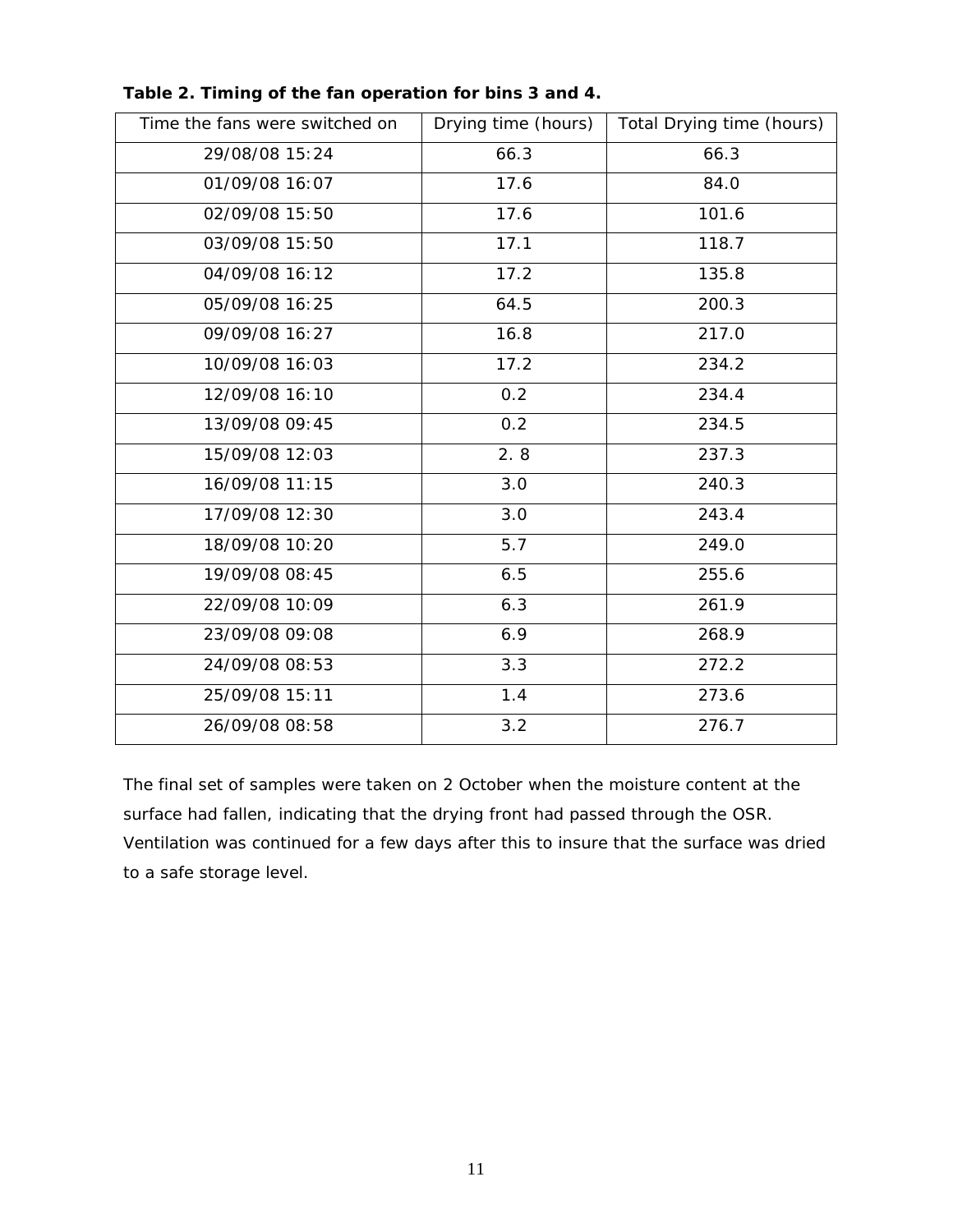## **Results**

Visible mould was observed in all samples taken from the surface and at 0.5 m depth in the intermittently ventilated bins, 3 and 4, on 26 September, 31 days after harvest. No mould was observed in the previous sample set taken two days earlier or in any of the samples from Bins 5 and 6, and no mites were observed in any of the samples from any of the bins.

The average static pressures while the fans were operating in the ducts of Bins 4 and 6 were 1860 and 1840 Pa respectively. Table 3 shows the average air flow.

| <b>Bin</b> | Flow $(m^3/hour/t)$ |
|------------|---------------------|
| ર          | 122                 |
|            | 112                 |
| 5          | 109                 |
|            | 104                 |

### **Table 3. Average flow per ton.**

Figures 2 and 3 show the temperature in a central position of Bins 3 and 4 respectively. Each data point is the average of all temperature measurements taken over 24 hours plotted at the mid point time of that 24 hours. This was done to remove the effect of diurnal temperature swings. The average ambient temperature was 14.2  $^{\circ}$ C.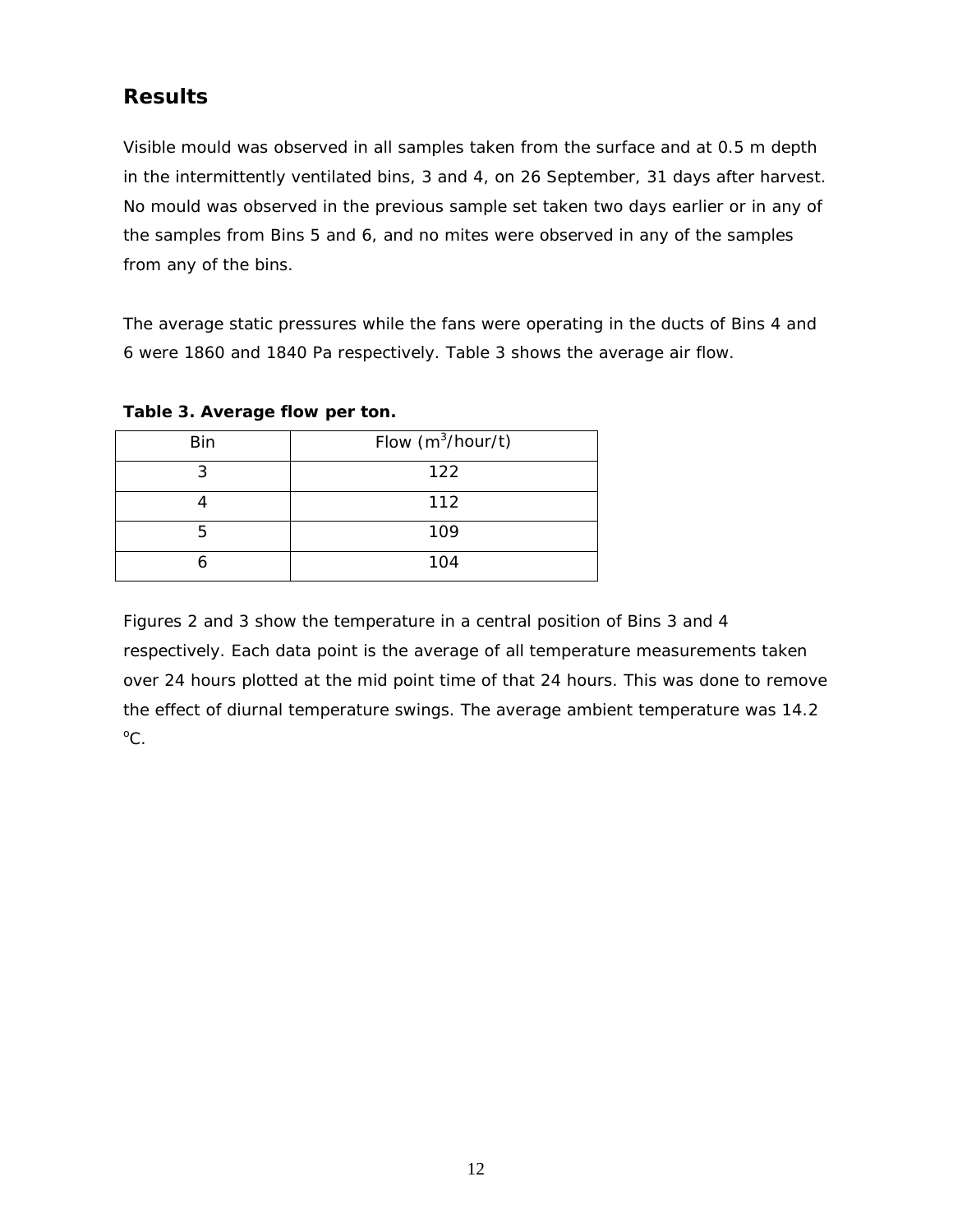

**Figure 2. Temperature at seven depths at Position 7 in Bin 3 against time.** 





Figures 4 and 5 show the temperature in a central position for Bins 5 and 6 respectively. As before, each data point is the average of all temperature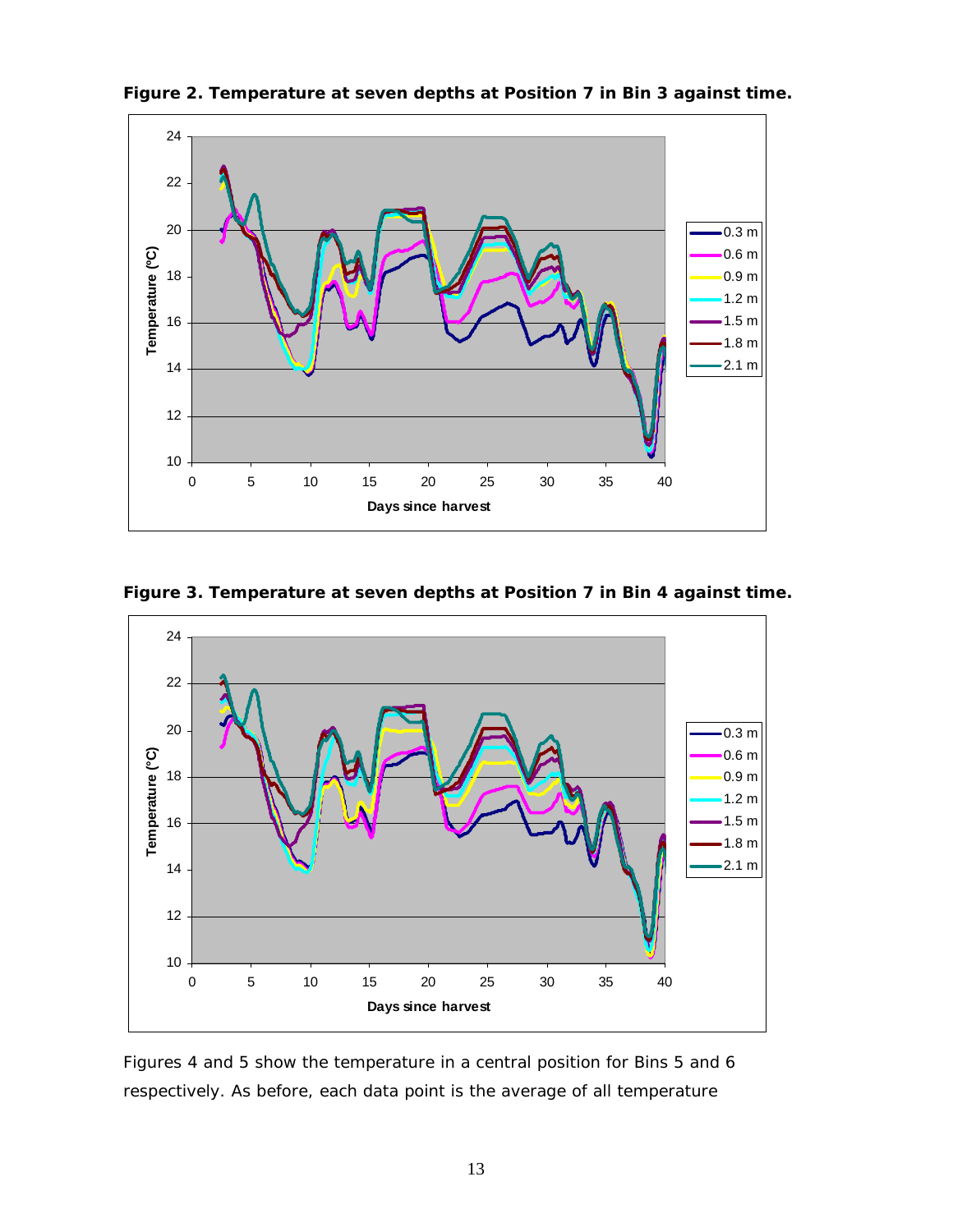measurements taken over 24 hours plotted at the mid point time of that 24 hours. The average ambient temperature was 16.6°C.



**Figure 4. Temperature at five depths at Position 1 in Bin 5 against time.** 

**Figure 5. Temperature at five depths at Position 1 in Bin 6 against time.** 

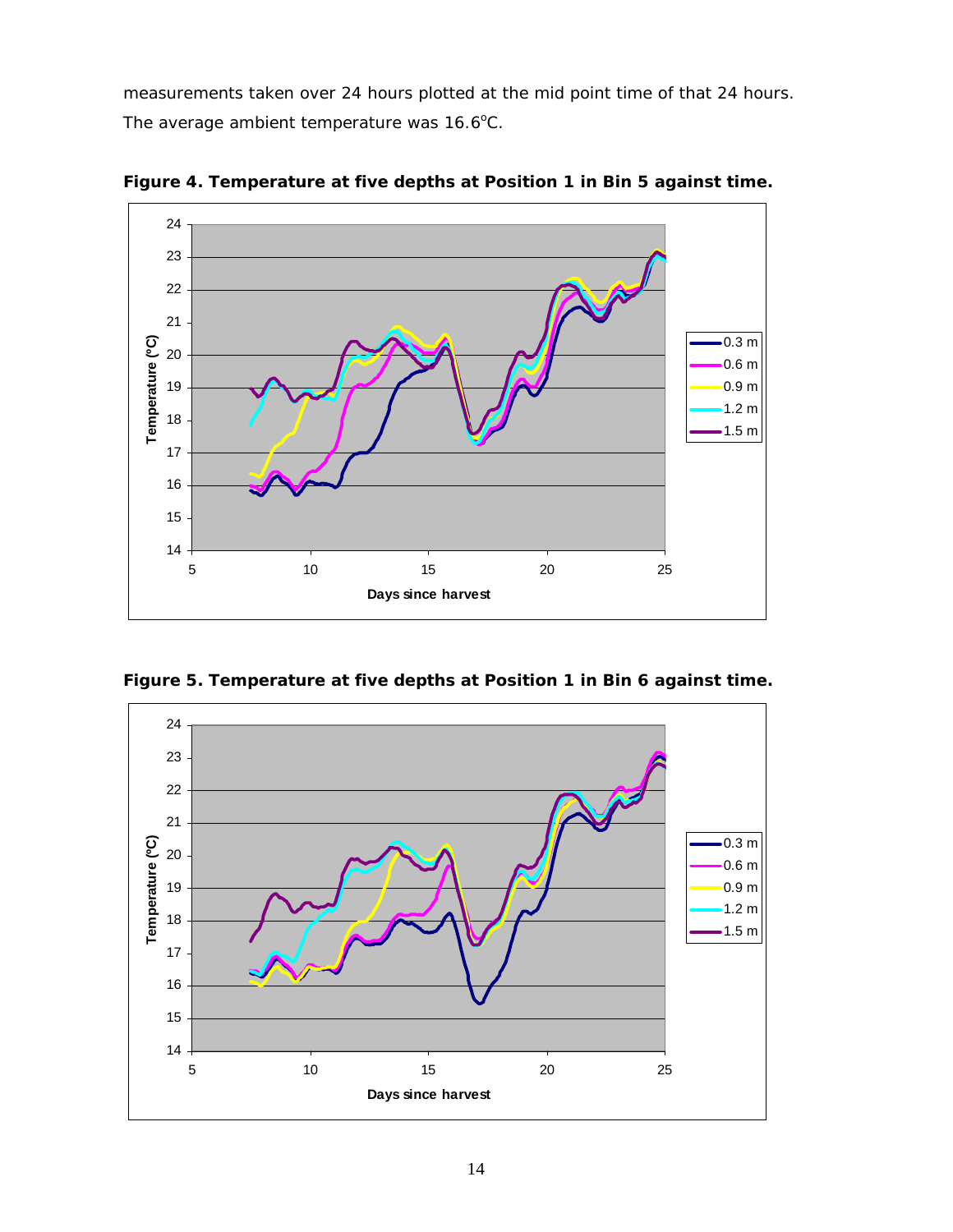Figures 6 to 9 show the average moisture contents at five depths for the four bins.



**Figure 6. Average moisture content at five depths in Bin 3.** 

**Figure 7. Average moisture content at five depths in Bin 4.** 

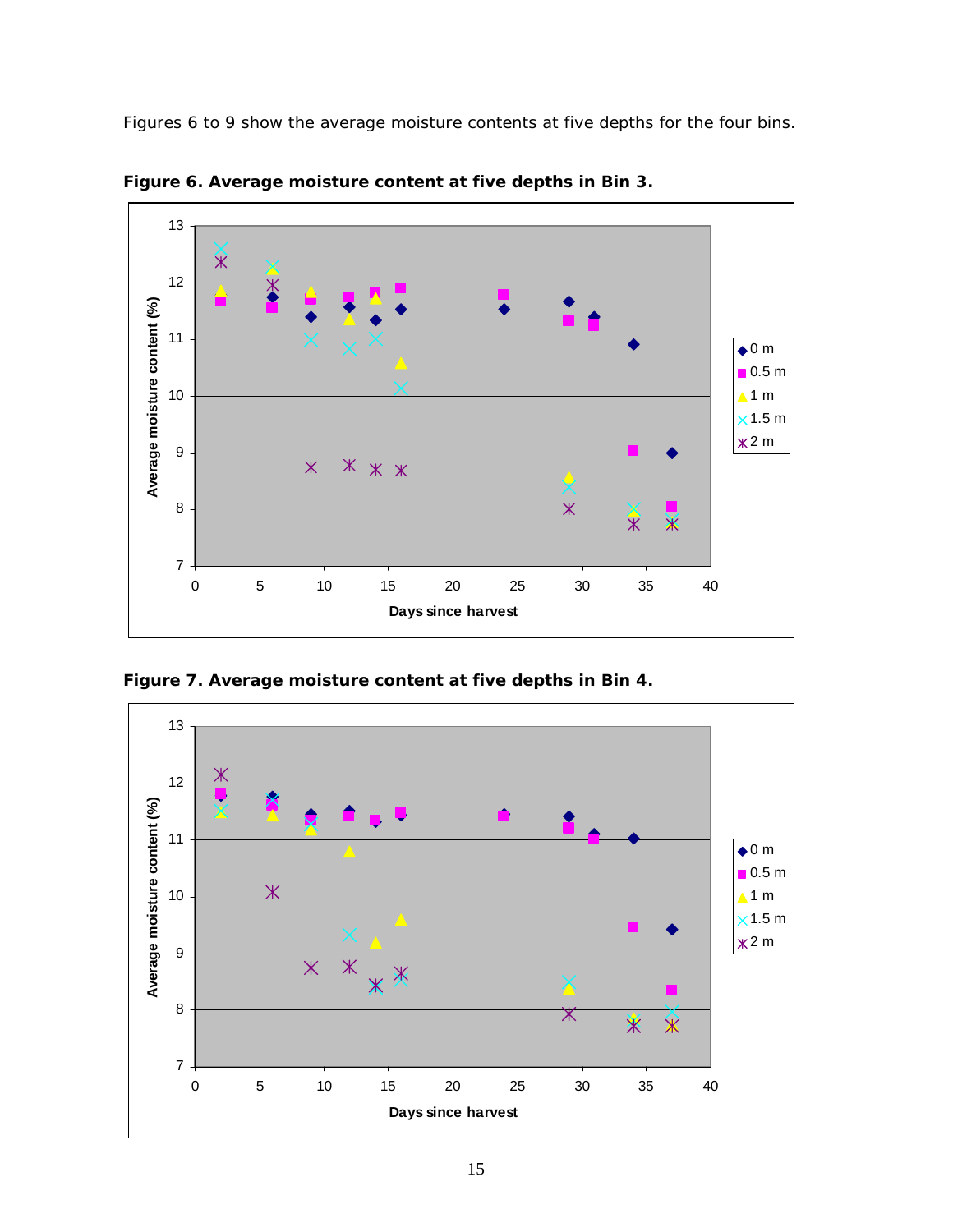

**Figure 8. Average moisture content at five depths in Bin 5.** 

**Figure 9. Average moisture content at five depths in Bin 6.** 

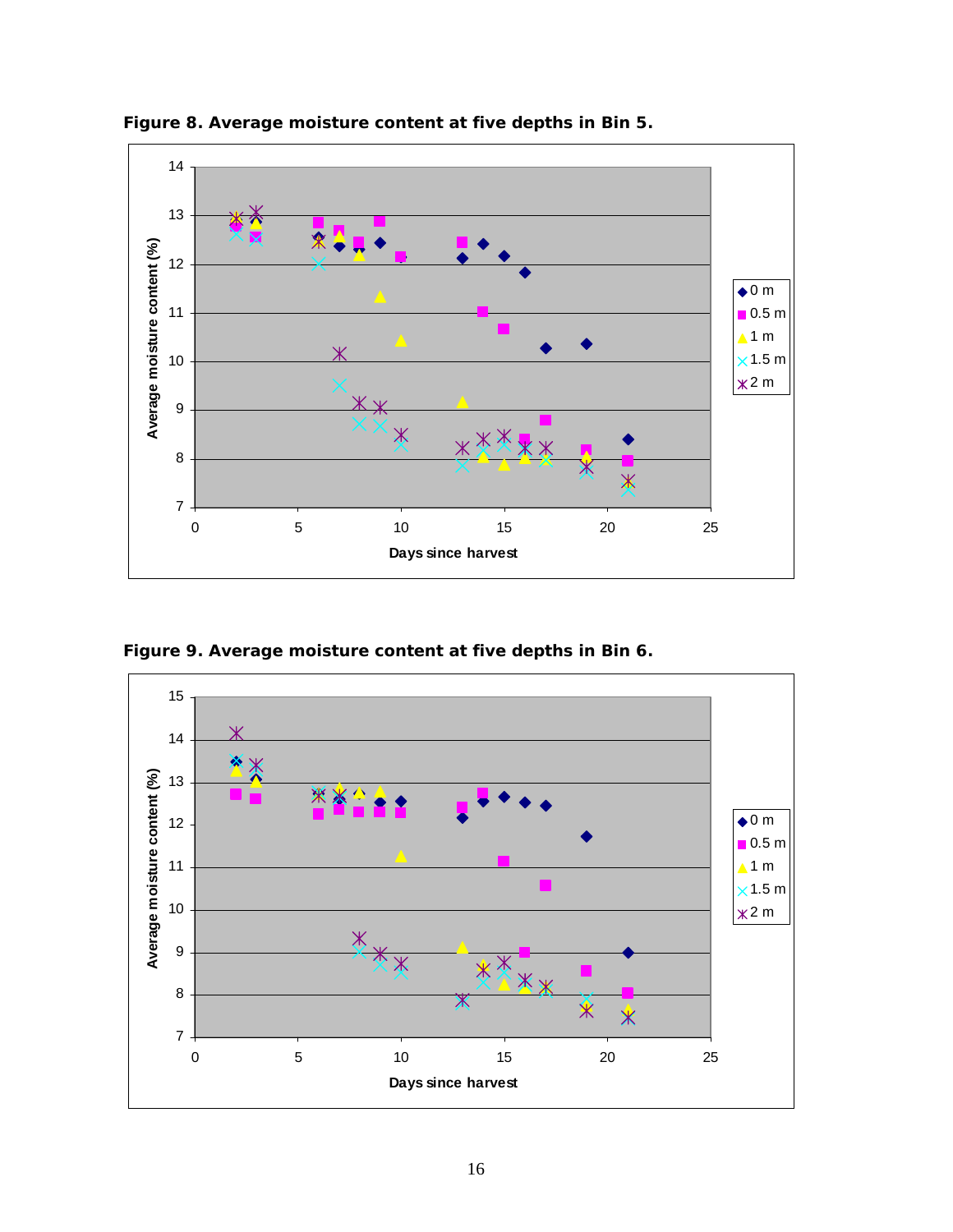|            | Time taken     | Field moulds       | Field moulds       | Storage            | Storage            |
|------------|----------------|--------------------|--------------------|--------------------|--------------------|
|            | for drying     | and yeasts         | and yeasts         | moulds             | moulds             |
| <b>Bin</b> | front to reach | present at         | present at         | present at         | present at         |
|            | the surface    | the start          | the end            | the start          | the end            |
|            | (days)         | $(log_{10} cfu/g)$ | $(log_{10} cfu/g)$ | $(log_{10} cfu/g)$ | $(log_{10} cfu/g)$ |
| 3          | 37             | 5.10               | 5.10               | 1.52               | 5.59               |
| 4          | 37             | 4.97               | 4.68               | 2.00               | 5.09               |
| 5          | 21             | 5.51               | 4.89               | 2.85               | 4.66               |
| 6          | 21             | 5.21               | 5.01               | 2.73               | 4.63               |

**Table 4. Storage and field moulds present at the start and end of drying** 

Table 4 shows the storage and field moulds present at the start and end of drying. Counts of field fungi, mainly yeasts, *Cladosporium* and *Altenaria* spp, were of the order of  $10^5$  cfu/g at the start of the test and changed little.

Counts of storage fungi varied between  $10^1$  and  $10^3$  cfu/g at the start and consisted of *Penicillium* and *Eurotium* spp. By the end of drying, counts of storage fungi had increased to 10<sup>4</sup> cfu/g in bins 5 and 6 and 10<sup>5</sup> cfu/g in Bins 3 and 4, which had been dried more slowly. These counts were mainly *Wallemia* and *Penicillium* but also included *Eurotium* and *Asperguillus* spp.

Table 5 shows the average count of storage moulds at the end of drying for the four bins at the 5 depths sampled. Counts at 2m where the OSR was dried first were of the order of 10<sup>3</sup> cfu/g rising to 10<sup>5</sup> cfu/g at 0.5m and at the surface where the OSR was dried last.

|           | Average storage moulds present at the end |
|-----------|-------------------------------------------|
| Depth (m) | $(log_{10} cfu/g)$                        |
|           |                                           |
| Ω         | 5.48                                      |
|           |                                           |
| 0.5       | 5.39                                      |
| 1         | 4.35                                      |
|           |                                           |
| 1.5       | 4.05                                      |
|           |                                           |
| っ         | 3.45                                      |
|           |                                           |

| Table 5. Average storage moulds at 5 depths in the four bins at the end of |  |
|----------------------------------------------------------------------------|--|
| drying                                                                     |  |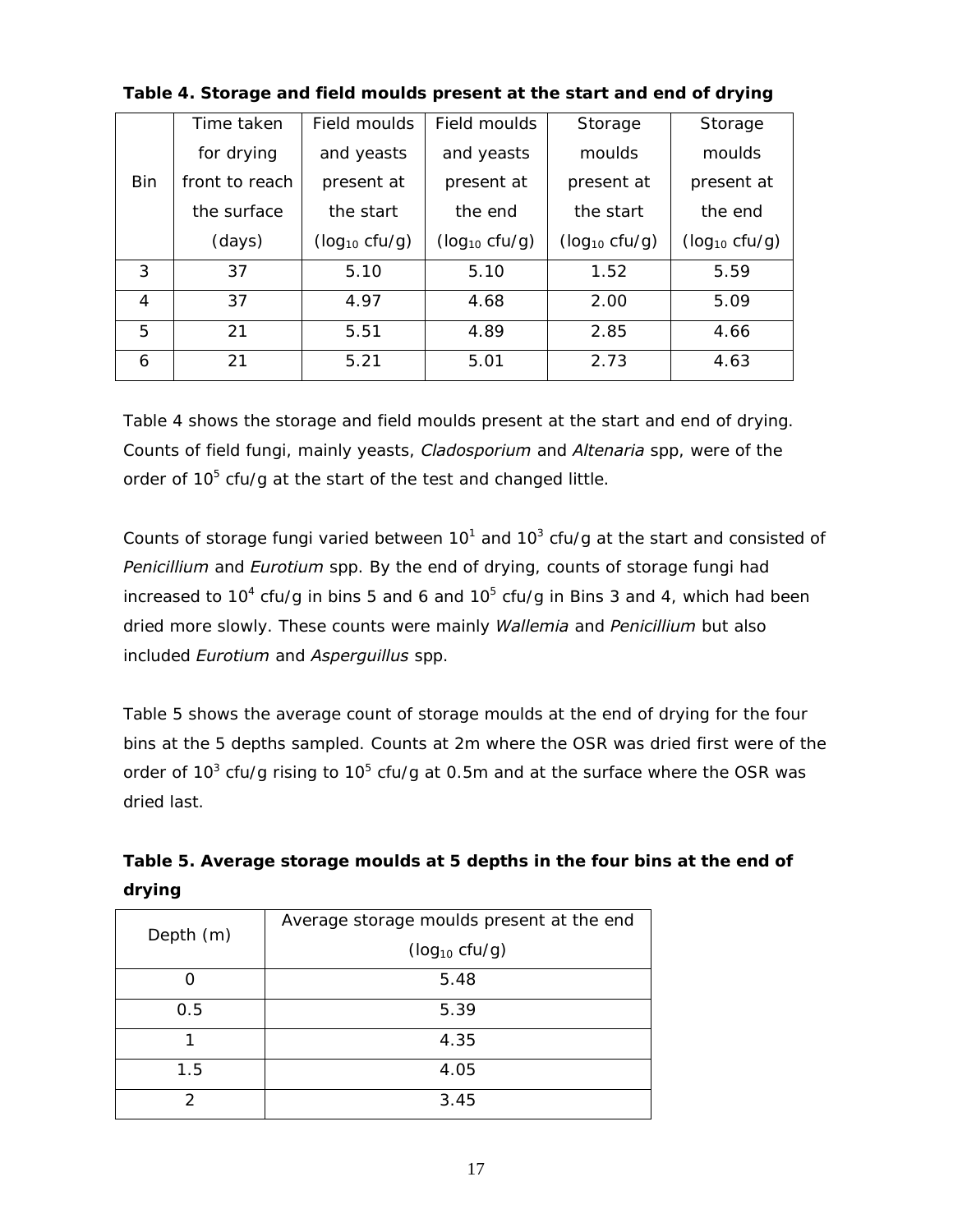The average count of storage moulds in the top 0.5m in bins 3 and 4, where visible mould was observed, was 5.7  $log_{10}$  cfu/g. In bins 5 and 6, where visible mould was not observed, the average count was  $4.9 \log_{10} c f u/g$ .

### **Discussion of Experiment**

The moisture content sampling allowed the time course of moisture to be followed for the upper 2m of the beds of OSR. Figures 6 to 9 show, as would be expected, development of a drying front that then moves up through the bed. The moisture content at 2m depth first falls to an equilibrium, followed by that at 1.5m, and so on up through the bed. Finally the drying front emerges from the surface and the surface moisture content falls rapidly. As the inlet air was at a sufficiently low relative humidity (r.h.), the moisture content reached, in equilibrium with this r.h., was safe for long term storage. Until the surface moisture content has fallen close to that equilibrium, conditions in the OSR at the surface are favourable to fungi. Average counts of storage moulds present at the end of the trial were greater at the surface than those at a depth of 2m by a factor of 100.

Temperatures in the bed (Figures 2 to 5), measured down to 2.1m depth, show a cooling front which accompanies the progress of the drying front up through the bed. Below this cooling front, the temperature of the OSR follows that of the incoming air, whereas in the vicinity of the front, where drying is in progress, the seed is cooled due to evaporation of moisture. The incoming air was some 3 to  $4^{\circ}$ C above ambient because of heating by the fan, which is a much greater temperature rise than in a typical farm system and is due to an obstructed air path leading to turbulence and pressure loss. The situation is equivalent to having a small heater in the duct.

In Bins 3 and 4, the fans were run intermittently so the temperature graphs show periods of little change when fans were off, followed by quite rapid change when the fans were started up after a break. However, records of temperature from all four bins show the convergence of temperatures once the cooling front had passed through the bed. Breaks in ventilation also show up clearly in the moisture content data and their cumulative effect towards the end of drying is evident in the increased time between the fall in moisture content at each sampling depth, especially between 1.0m and 0.5m.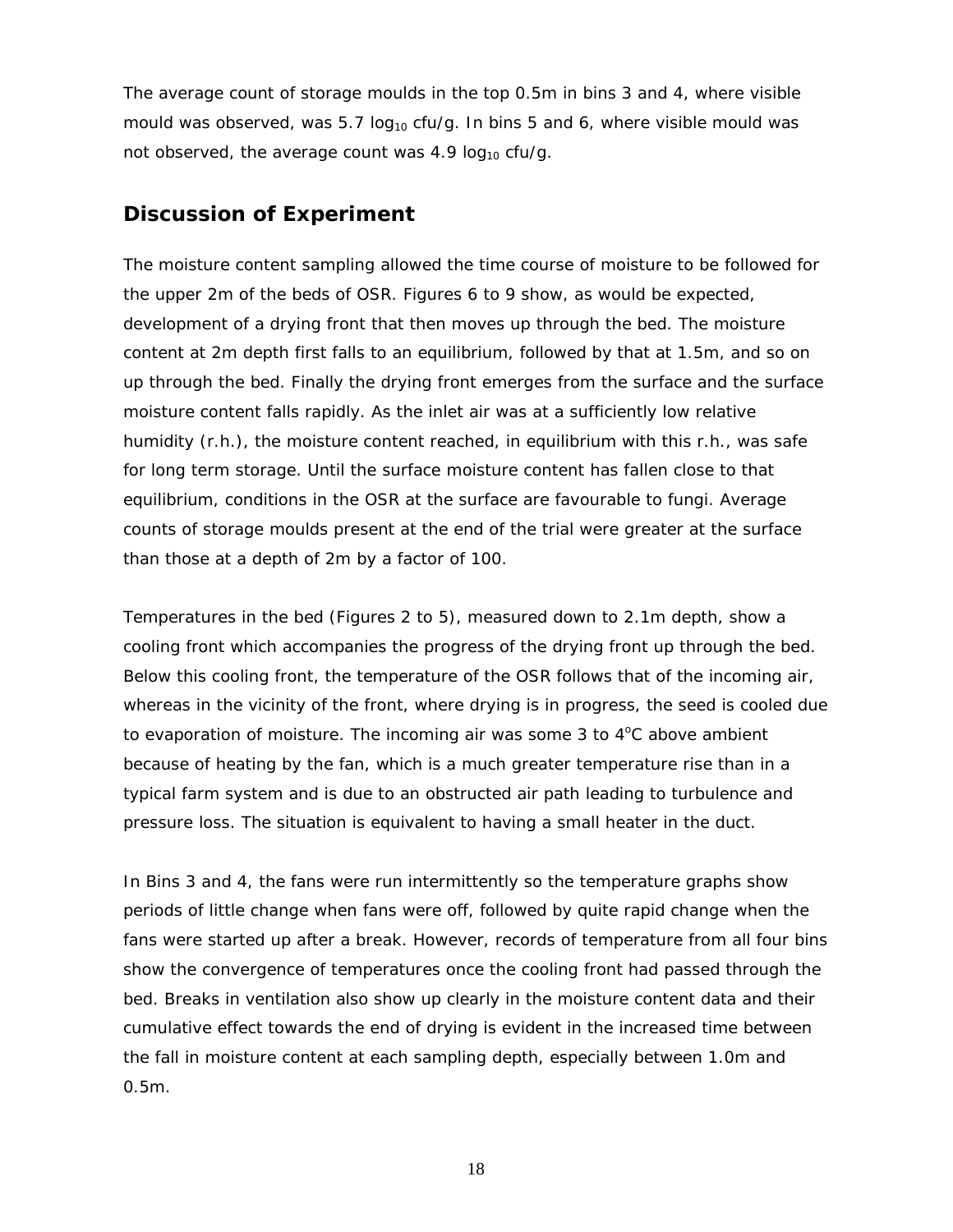Burrell et al. (1980), in a study based on small scale tests, observed visible mould after 26 days in samples with a moisture content of  $12.3\%$  at  $15^{\circ}$ C. The absence of visible mould in bins 5 and 6 and the timing of the appearance of visible mould, 31 days after harvest, in bins 3 and 4 is in line with these results.

In the present study, visible mould appeared when the mould count was of the order of 10 $5$  cfu/g.

### **Validation**

The mathematical model being validated, due to Morey et al. (1979), is an equilibrium type of model in which certain assumptions are made to simplify the calculations. These assumptions were as valid for OSR as they are for cereal grains, so the model seemed appropriate. The version of the Morey model being evaluated here was implemented in the FORTRAN language in a simulation program Storedry. In BulkDryRape, the same Morey model was implemented in a different language by Cranfield University but the same expressions and constants to enable the models to simulate oilseed rape were adopted in both implementations.

The approach to validation was based on the simulation program Storedry. Using the recorded data and calculated values, an input file was prepared to enable Storedry to simulate drying in Bin 5 using the Morey model. Data for Bins 5 and 6 were sufficiently similar that simulating the two runs separately was not considered necessary, and similarly for Bins 3 and 4. One of the outputs of the simulation is the spoilage index at each depth and time. The spoilage calculation for OSR was based on an empirical equation with three constants, fitted to data of Burrell et al. (1980) on the time before appearance of visible mould. The equation used only the OSR m.c. and temperature, so if these are available from the simulation or measurements, the spoilage index can then be calculated. When this index exceeds 1, the safe life has expired and hence visible mould would be expected on the OSR. For Bin 5, moisture and temperature values were available for all positions and times from the simulation and for certain positions and times from the measurements.

Input values to the simulation:- The temperature and r.h. of air in the plenum ducts were converted into a form suitable for the simulation program Storedry to read. Values of the following were calculated; effective bed depth of a bed with a flat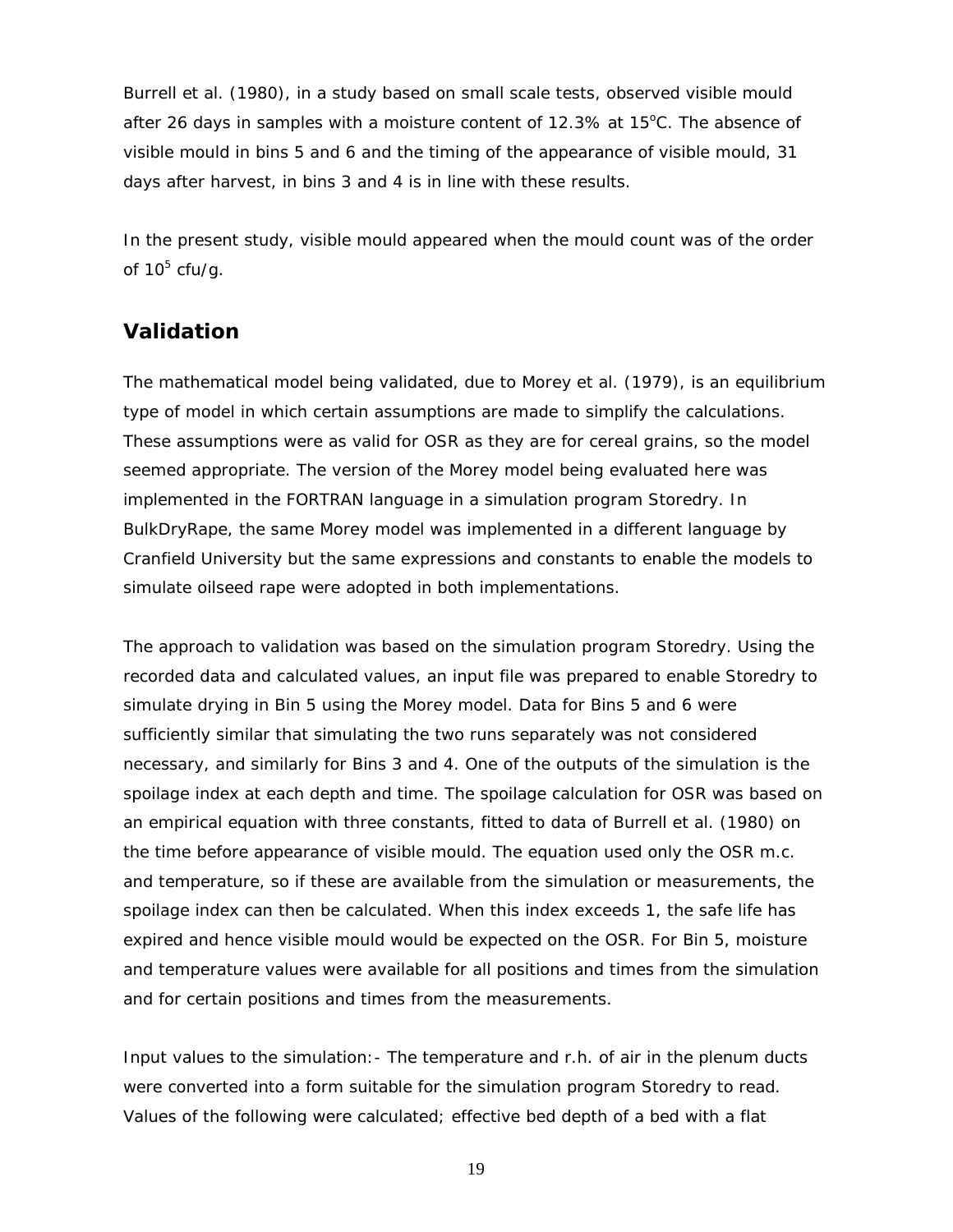bottomed, as opposed to a tapering, bin, average initial, average final and final surface OSR moisture content (m.c.), mass of ventilated OSR in the bin, average initial OSR temperature and airflow per unit mass dry matter.

Output values:- at each depth in the bed, temperature and m.c. of OSR, temperature and r.h. of air and value of spoilage index, air temperature rise owing to fan, and r.h. of air exhausted from bed.

Moisture content from experiment for Bin 5 and from simulation versus time are compared in Figure 10. Simulated m.c. showed a similar pattern to that measured, m.c. The value reached by the model was similar to that measured, but the rate of fall from initial to equilibrium m.c. was faster in the simulation.



**Figure10. Simulated vs measured moisture content at five depths in Bin 5.** 

Comparison of the drying time had two aspects; the time to reach the equilibrium m.c., and time for which the wettest seed, in the uppermost layers of the bed, remained in the range of m.c. at which fungi grow. The time for the major part of the bed to reach equilibrium was well predicted at 15 days but the predicted time for which the uppermost part of the bed remained at initial m.c. was too long by about 4 days. The difference meant that the spoilage calculated in the model would be a little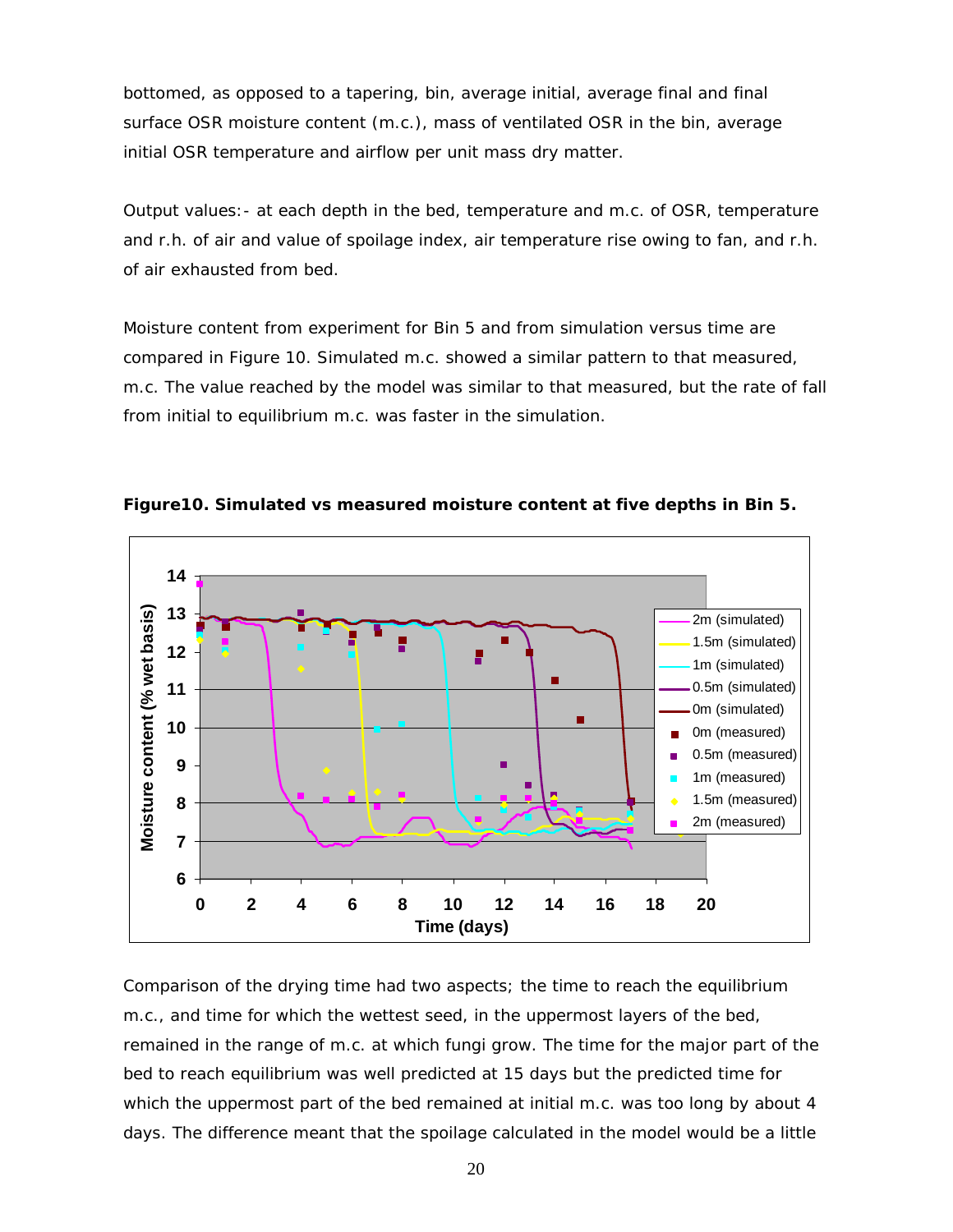more advanced than measured. Though this was not ideal, it was an acceptable direction for such an error because strategies for drying selected using the model would be conservative.

Figure 11 shows 24h averaged temperatures, simulated at depths of 1.2m and 0.6m and measured at the centre of the bin. Temperatures before and after the passage of the drying zone were in good agreement but the rise in measured temperatures behind the drying zone occurred some 2.5 days sooner than simulated. Figure 12 shows the same comparison at the side of the bin where there was good agreement in that the time difference was no longer present. This suggests that the airflow up through the bed was less at the edge than in the centre where drying was consequently faster.

![](_page_22_Figure_2.jpeg)

**Figure 11. Simulated vs measured temperatures at centre of bin 5.**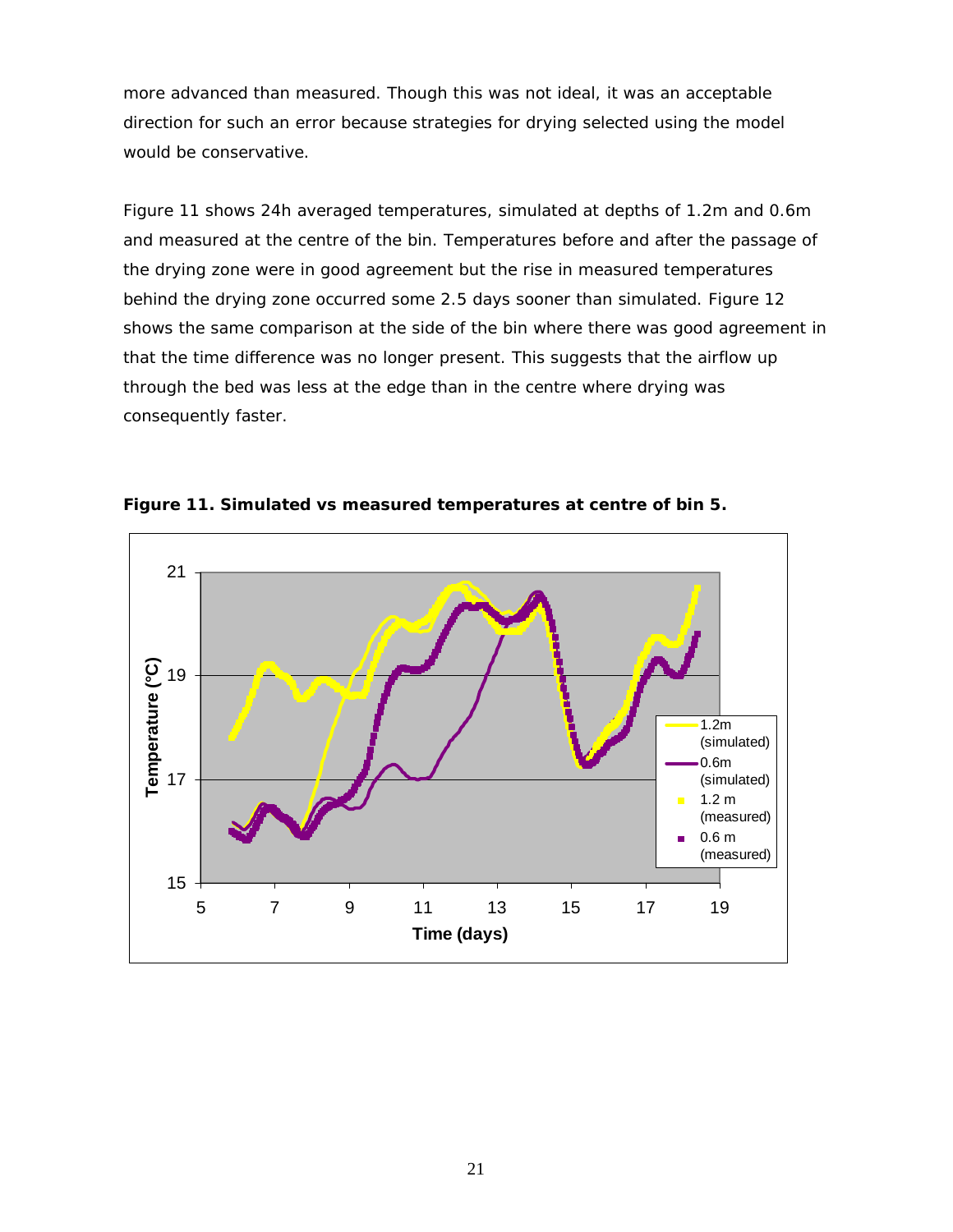![](_page_23_Figure_0.jpeg)

**Figure 12. Simulated vs measured temperatures at side of bin 5.** 

Figure 13 shows measured and simulated r.h. of the exhaust air from Bin 5. The air exhausting from the bed remained at high humidity while the drying zone had not reached the surface but then fell, reflecting the drying of the uppermost layers. Agreement was good for levels of r.h. before and after the fall and in the steep slope of the fall itself. The time difference, of about 3 days, reflects the fact that the drying zone reached the surface faster in the centre of the bin where the r.h. sensor was located.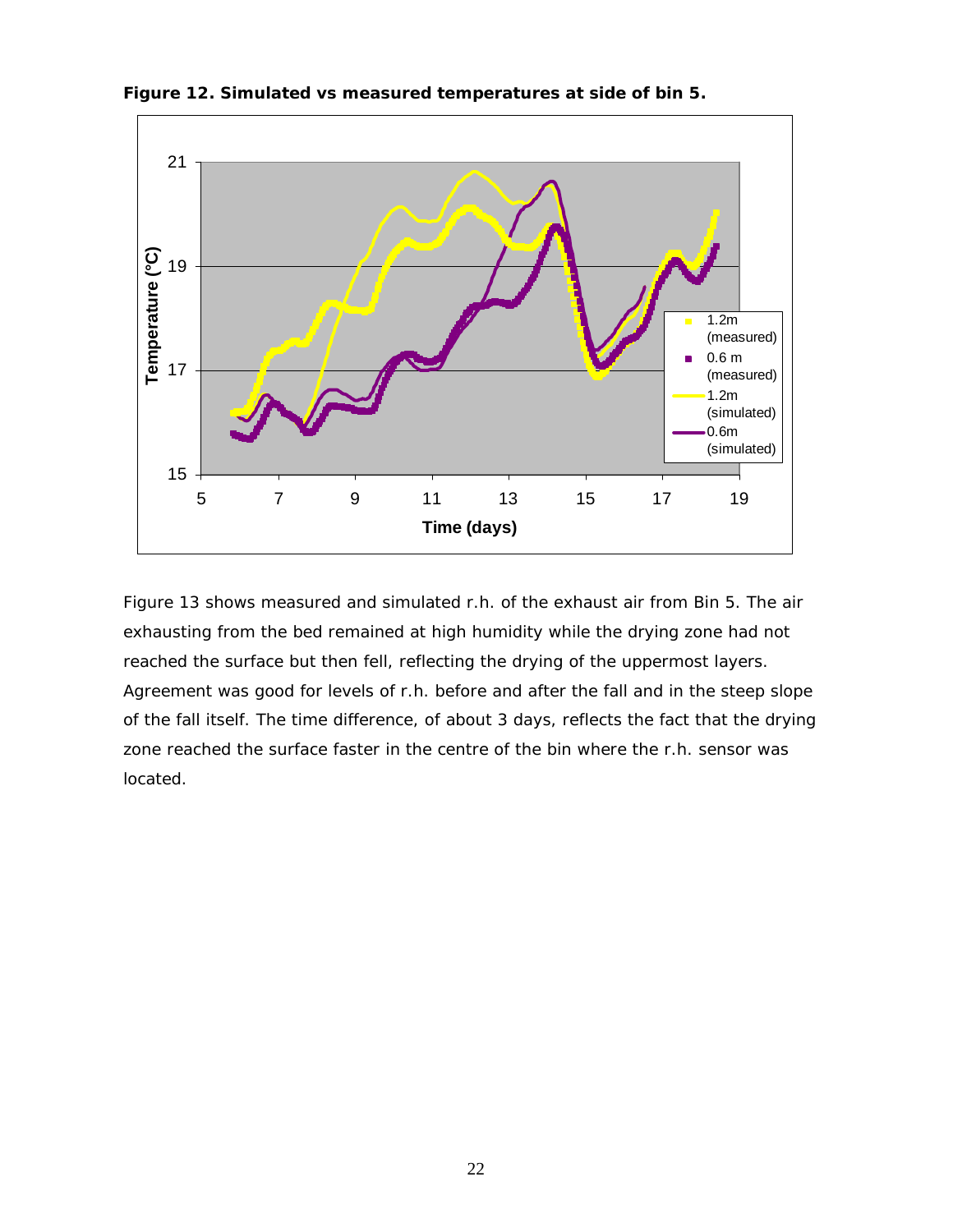![](_page_24_Figure_0.jpeg)

**Figure 13. Relative humidity of exhaust air from Bin 5.** 

Storedry calculated the spoilage index in each layer of the bed throughout the drying. At the end of drying the value of the index was highest, as would be expected, in the uppermost layer because it was wettest for longest. For Bin 5 this was 0.68. Because it was less than 1, the model indicated no risk of visible mould. In the experiment no mould was observed, and so the simulation and experiment were in agreement.

For validation of drying Bin 3, Storedry was adapted to use the experimental ventilation times. Figure 14 shows simulated versus experimental m.c. values for Bin 3. There was no change in m.c. during periods when the fan was off so these show up as horizontal lines. Time to reach the same average m.c. as the experiment was 34.5 days, in good agreement with experiment, while the time for the wettest layer to each agreement with the data was 38.6 days, also close to that observed. As before, the rate of fall of m.c. was higher in simulation than in experiment.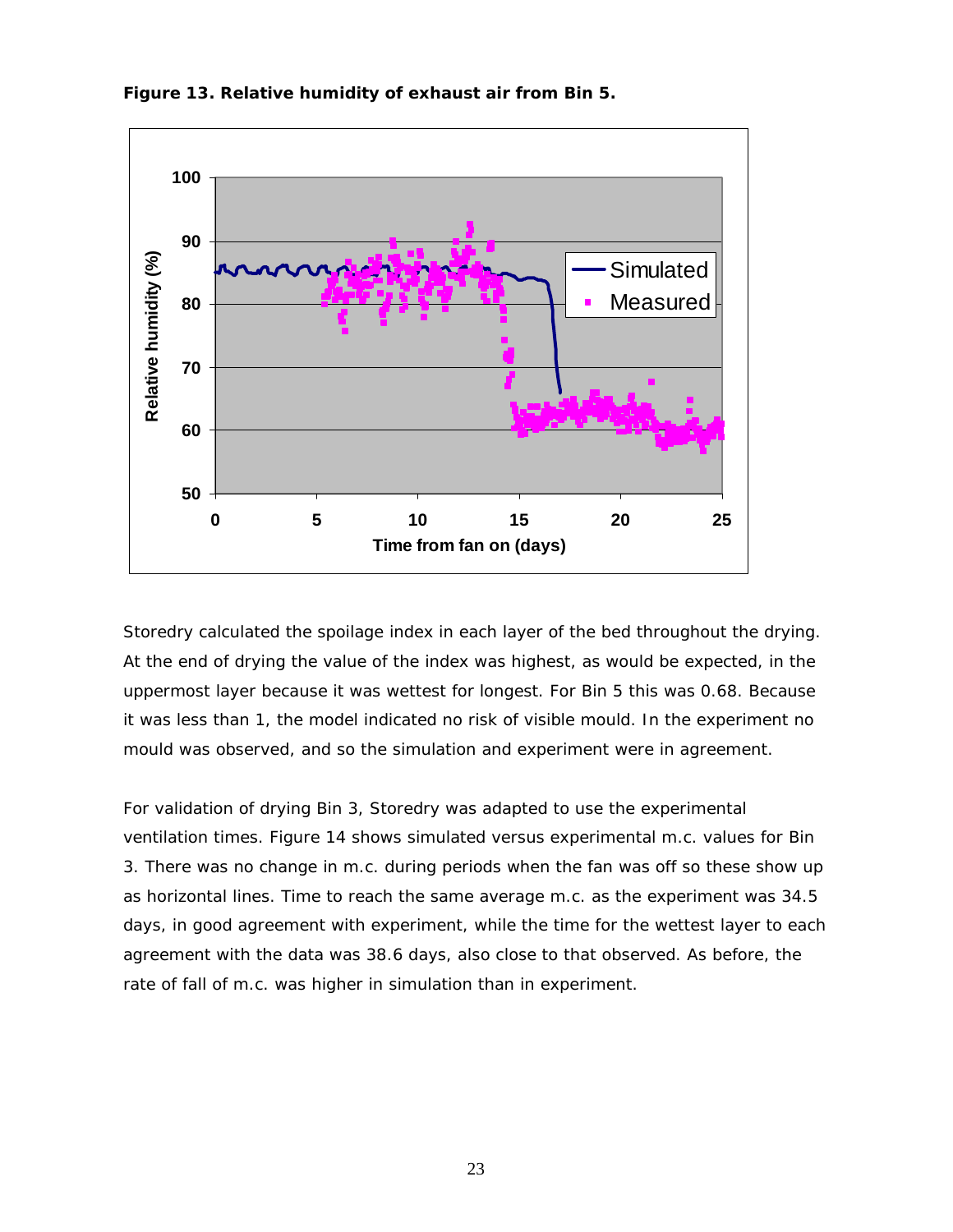![](_page_25_Figure_0.jpeg)

**Figure14. Simulated vs measured moisture content at five depths in Bin 3.** 

Temperatures in Bin 3 at 0.6m and 1.2m depth for the centre of the bin and for the side were compared with those from the simulation. At the centre of the bin there was good agreement of measured and simulated values throughout the run whereas at the side of the bin the simulated values were higher than the measured ones but the differences were not large.

Measured relative humidity was less variable for Bin 3 than for Bin 5, which may indicate the sensor for Bin 5 had been on, rather than just below, the surface. The r.h. predicted was lower than measured but the time, steepness and final value of the drop once the drying zone had emerged were well modelled, shown in Figure 15.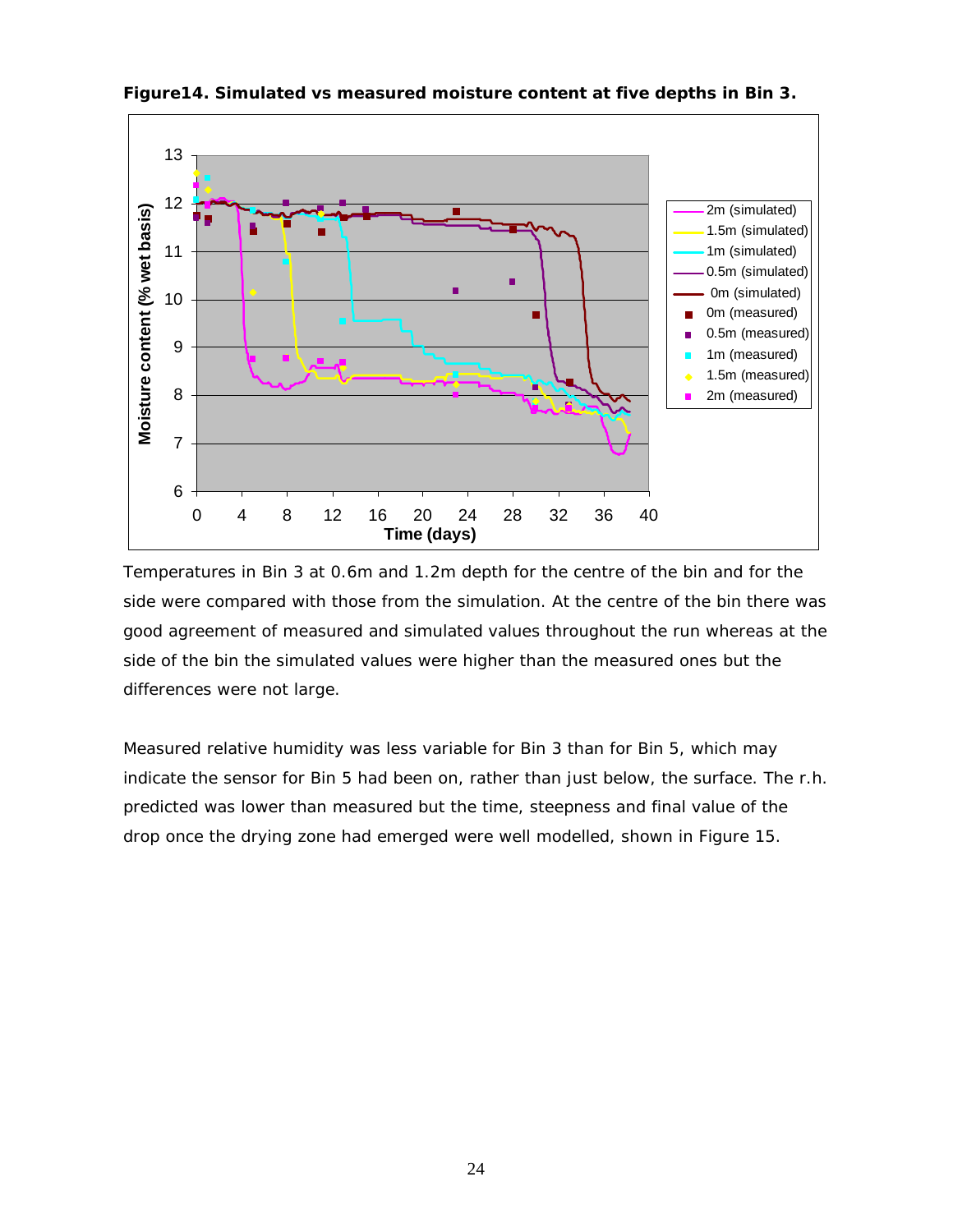![](_page_26_Figure_0.jpeg)

**Figure 15. Relative humidity of exhaust air from Bin 3.** 

From the simulation of drying Bin 3, the spoilage index at day 31 for the uppermost layer was 0.95, whereas when the simulated run finished at 38.6 days, the spoilage index had risen to 1.06. It is clear that the spoilage index calculation was effective at predicting the likelihood of visible mould.

The pressure generated in the simulation as a result of the specified airflow and bed characteristics for Bin 3 was 1900 Pa whereas the measured average pressure was 189 mm water gauge or 1890 Pa, in good agreement. No information for other flows or pressures was available for this bin from the experiment.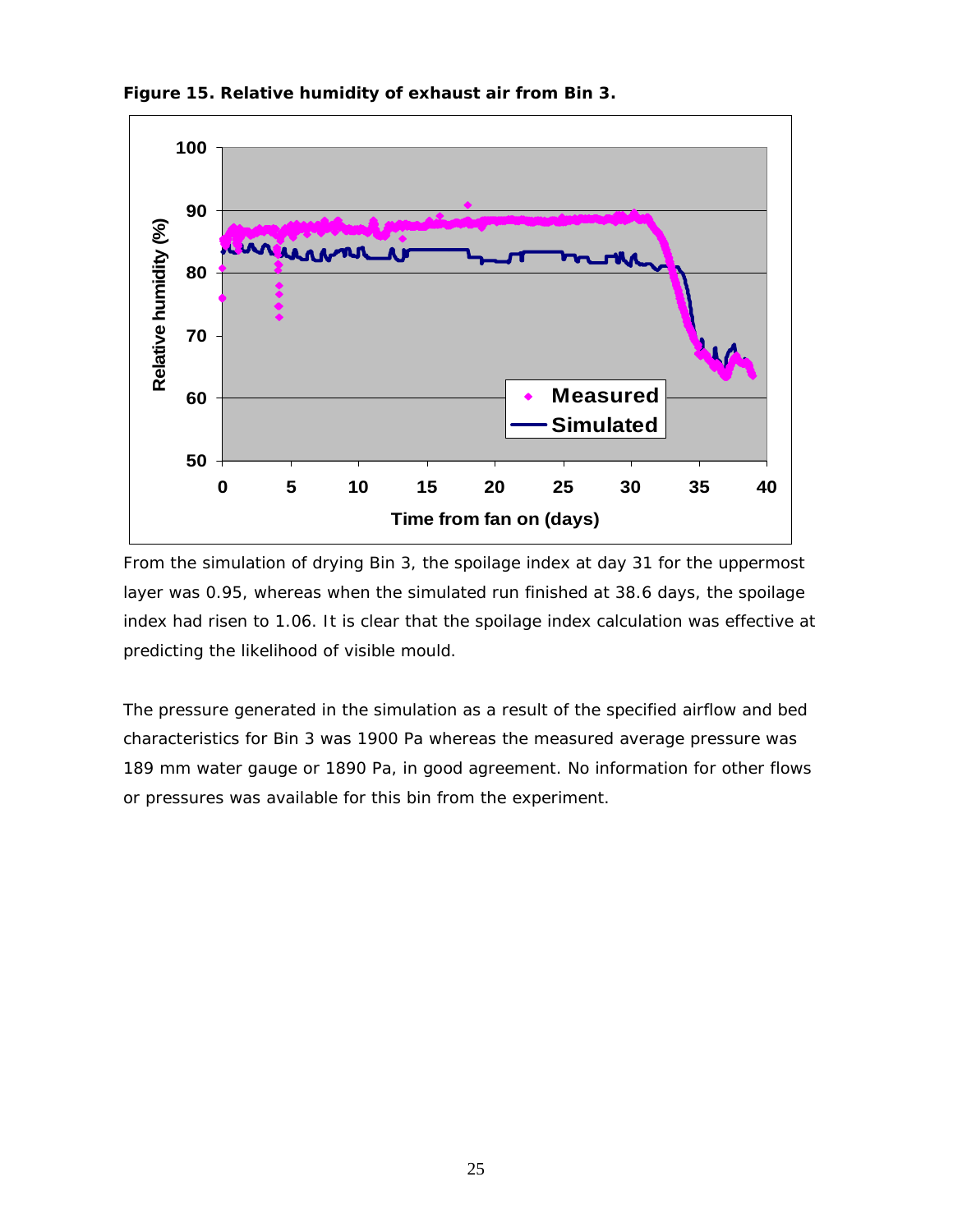# **Conclusions**

This study produced a comprehensive data set from drying of OSR in bins using ambient air from two levels of moisture content appropriate to UK conditions.

These were used to validate predictions by the Morey model, which is at the core of BulkDryRape. Comparisons gave confidence that the model predicted well the measured drying behaviour and safe life before occurrence of visible mould using strategies of continuous and of intermittent ventilation.

Overall, the simulation predicted well the measured drying behaviour in both continuous and intermittent drying, and so it can be confidently used as the basis of the BulkDryRape software.

BulkDryRape will allow the user to simulate near ambient drying of OSR, simply and quickly, and to understand how the progress of drying is influenced by bed depth, equipment, control actions and weather and the limitations imposed by fungal action..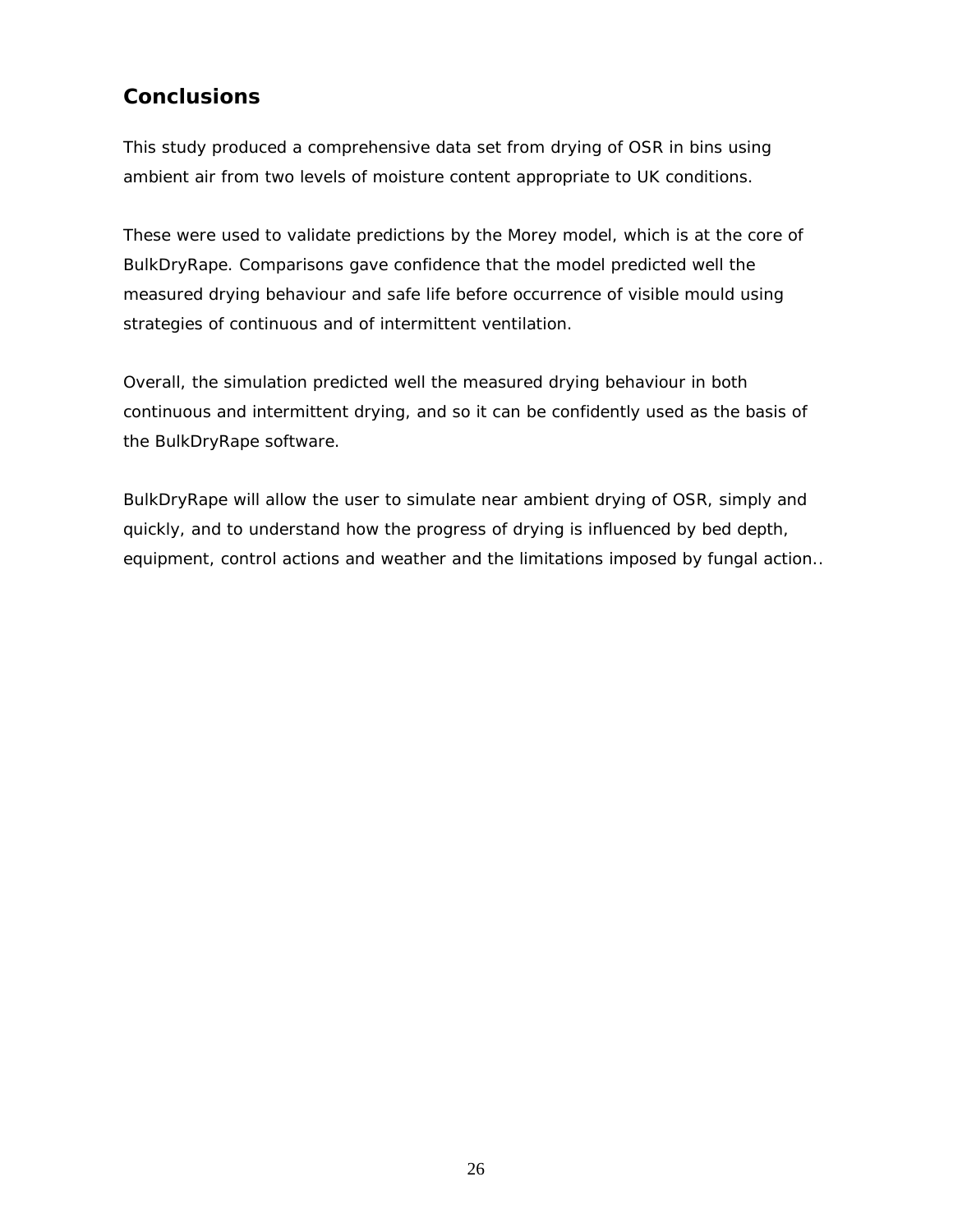## **References**

Air Control Industries (2006). Centrifugal fans MR280. http://www.aircontrolindustries.com/pdf%20june%2007/Centrifugal%20Fans(pdfs)/M R280.pdf

Bruce D.M., Jonsson N. and Armitage D.M. 2006. Practical strategies for minimising the production of Ochratoxin A in damp cereals. Project Report No. 399, HGCA, London.

Burrell, N.J., Knight, P., Armitage, D.M. and Hill S.T. (1980), Determination of the time available for drying rapeseed before the appearance of surface moulds. J. Stored Prod. Res. Vol. 16 pp 115-118

INTERNATIONAL ORGANISATION FOR STANDARDISATION (2000), Oil seeds - Determination of moisture and volatile matter content. ISO 665:2000.

Morey, R.V.; Cloud, H.A., Gustafson, R.J.; Petersen, D.W. (1979) Evaluation of the feasibility of solar energy grain drying. Transactions of the American Society of Agricultural Engineers, 22 (2) 409-417

Sharp, J.R. (1984). The design and management of low temperature grain driers in England – A simulation study. J Agric Eng Res 29 123-131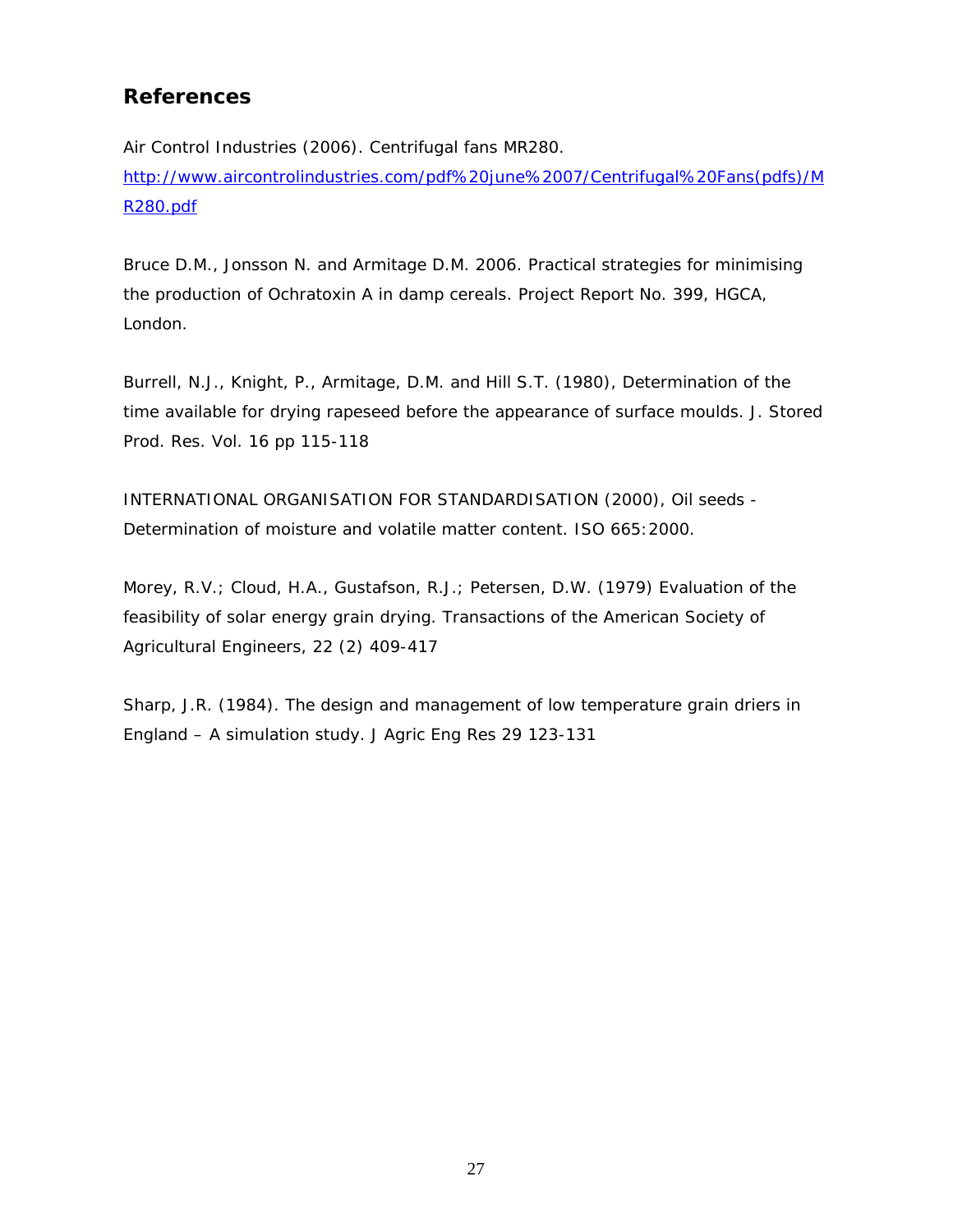## **Appendix**

The following expressions were selected for use in 'BulkDryRape'. As far as could be determined they were the most appropriate available in the literature, in that the data and theory are of high quality, and the range of applicability is appropriate for use in simulation of near-ambient drying of oilseed rape.

### **Air-seed equilibrium equation**

Of the generally used equations, the modified Halsey equation is considered the best for rapeseed by Yang & Cenkowski, 1995, Sun & Byrne 1998 and Nellist *et al*. 1992. The equation, which can be inverted if required, is

 $\Phi = \exp(-\exp(C_1 + C_2 T) M^{-C3})$ 

Inverted, the expression becomes

$$
M = (-\ln \Phi / \exp(C_1 - C_2 T))^{-1/ C3}
$$

where

*Φ* = equilibrium relative humidity, decimal fraction

 $T =$  temperature,  $^{\circ}C$ 

 $M =$  equilibrium moisture content, % dry basis

Nellist *et al*. (1992) fitted this equation to 5 high quality data sets (Pixton & Warburton, 1977, Pixton & Henderson, 1981, Henderson & Wilkin, 1985). The range of temperature and equilibrium relative humidity covered by the data is approximately 5-35 °C and 20-90% respectively. The fitting process was restricted to force the effect of hysteresis on to only one of the three coefficients,  $C_1$ . Despite this restriction, which simplifies the equations for use in simulation, the fit of the equation to the data was very good, accounting for more than 99.5% of the variance. The fitted coefficients were:-

 $C_1$  desorption = 2.910  $C_1$  absorption = 2.833 (Desorption coefficient was not used directly in Storedry)  $C_2 = -0.00652$  $C_3 = 1.713$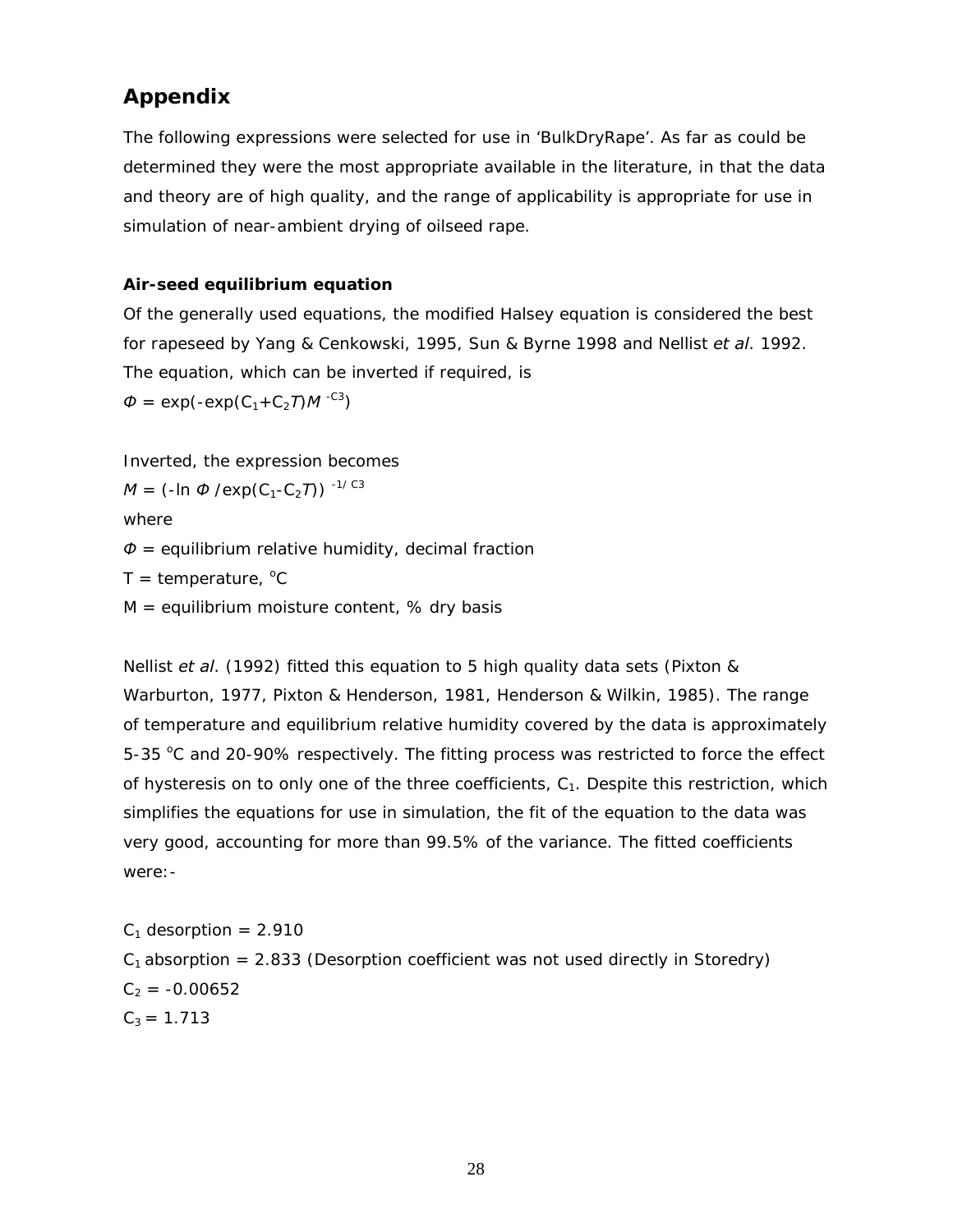#### **Bulk density**

The value of 0.690 tonne/m<sup>3</sup> is given on p52 of Nellist (1998) for seed at safe storage moisture content. BulkDryRape does not require a dependency of bulk density on moisture content.

#### **Resistance to airflow of the bed of seed**

This is expressed by the equation

*P=a vn D* 

#### where

*P* = pressure drop, Pa, across bed of depth *D*, m

 $v =$  superficial air velocity into the bed, ms<sup>-1</sup>

*a* = experimentally determined coefficient, Pa s*<sup>n</sup>* m-(*n*+1)

*n* = experimentally determined exponent of *v*

For oilseed rape, coefficients from p46 of Nellist (1998) are

 $a = 22700$  $n = 1.19$ 

The range of moisture for which the expression is valid is not given but as it comes from 6 sources, it is likely to be satisfactory. Nellist (1998) presents a table over the range of airflow of 0.005 to 0.2  $ms^{-1}$  so it is likely that the equation would be appropriate for near ambient drying of rapeseed. The values predicted by this equation agree well with the graph on P11 of the HGCA Grain Storage Guide, Armitage & Wildey (2003).

### **Safe storage time**

The prediction of spoilage risk by the program is based on the concept of safe storage time  $(t_s)$ . For seed kept at a given temperature (T) and moisture content (M), the safe storage time is the time until a defined mycological risk becomes significant. In BulkDryRape, this is based on observations of visible mould growth by Burrell *et al*. (1980), reproduced in Table 1.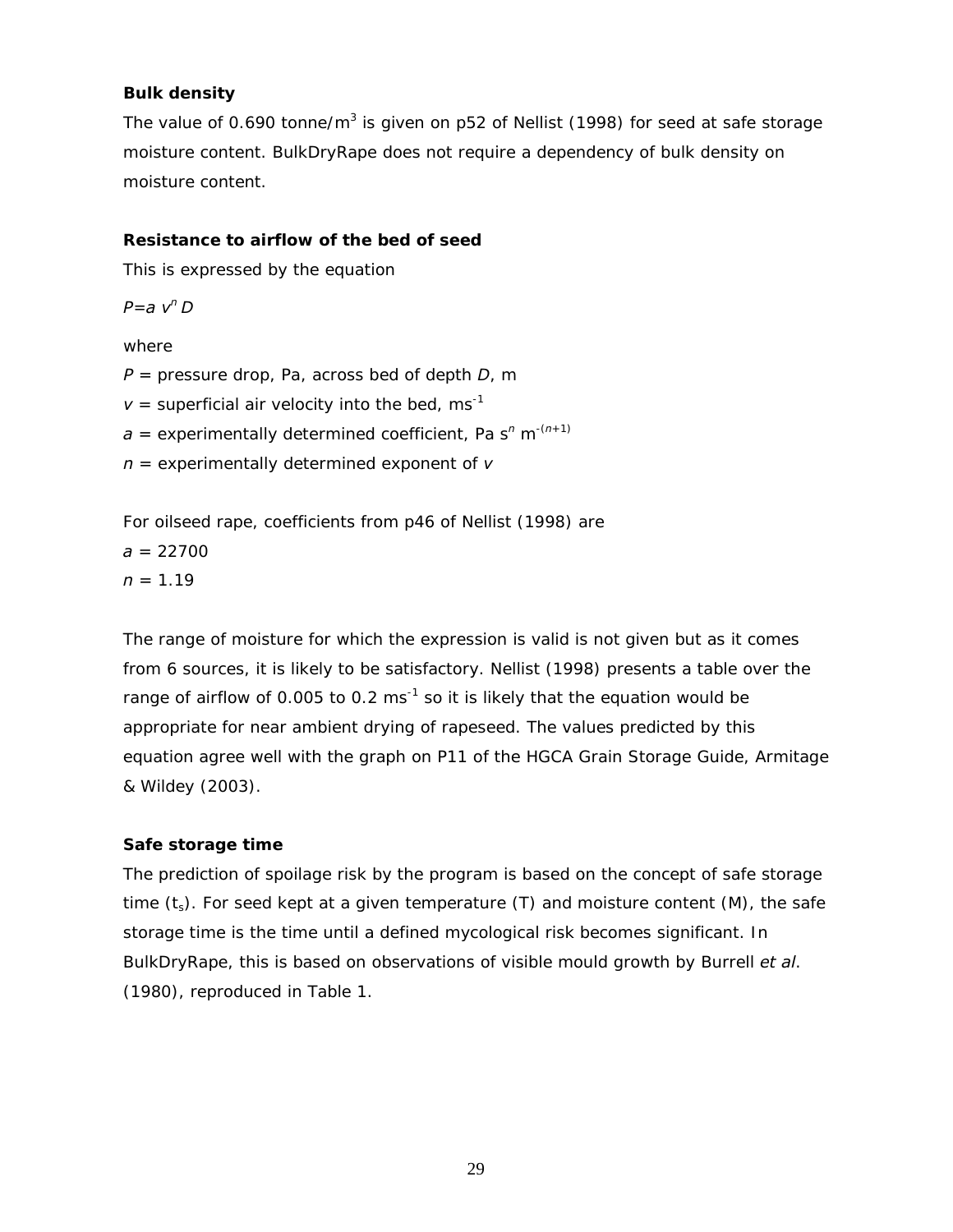| <b>Initial</b>                             | Temperature (°C) |      |      |      |      |
|--------------------------------------------|------------------|------|------|------|------|
| <b>Moisture</b>                            |                  |      |      |      |      |
| $(% \mathcal{L}_{0} \cap \mathcal{L}_{1})$ |                  |      |      |      |      |
|                                            | 25               | 20   | 15   | 10   | 5    |
| 17                                         | 5                | 6    | 10   | 18   | 33   |
| 15.6                                       | 6                | 6    | 14   | 19   | 40   |
| 13.7                                       | 7                | 10   | 18   | 31   | 72   |
| 12.3                                       | 10               | 17   | 26   | 54   | 119  |
| 10.6                                       | 21               | 33   | 75   | 119  | >300 |
| 8.9                                        | 90               | 119  | 256  | >300 | >300 |
| 6.7                                        | >300             | >300 | >300 | >300 | >300 |

**Table 1. Maximum mould-free period (days) without visible colonies**

These data were explored by plotting  $log_e(t_s)$  against various transformations of T and M, it was determined that the most appropriate form of model was

 $t_s = exp(a - bT + c/M)$ 

This model was fitted by multiple linear regression, giving a=0.57, b=0.108 and c=56.39. The resulting model gave a good fit; the largest errors, which occur in conditions giving long safe storage times are underestimates, so the model is conservative (Figure 1).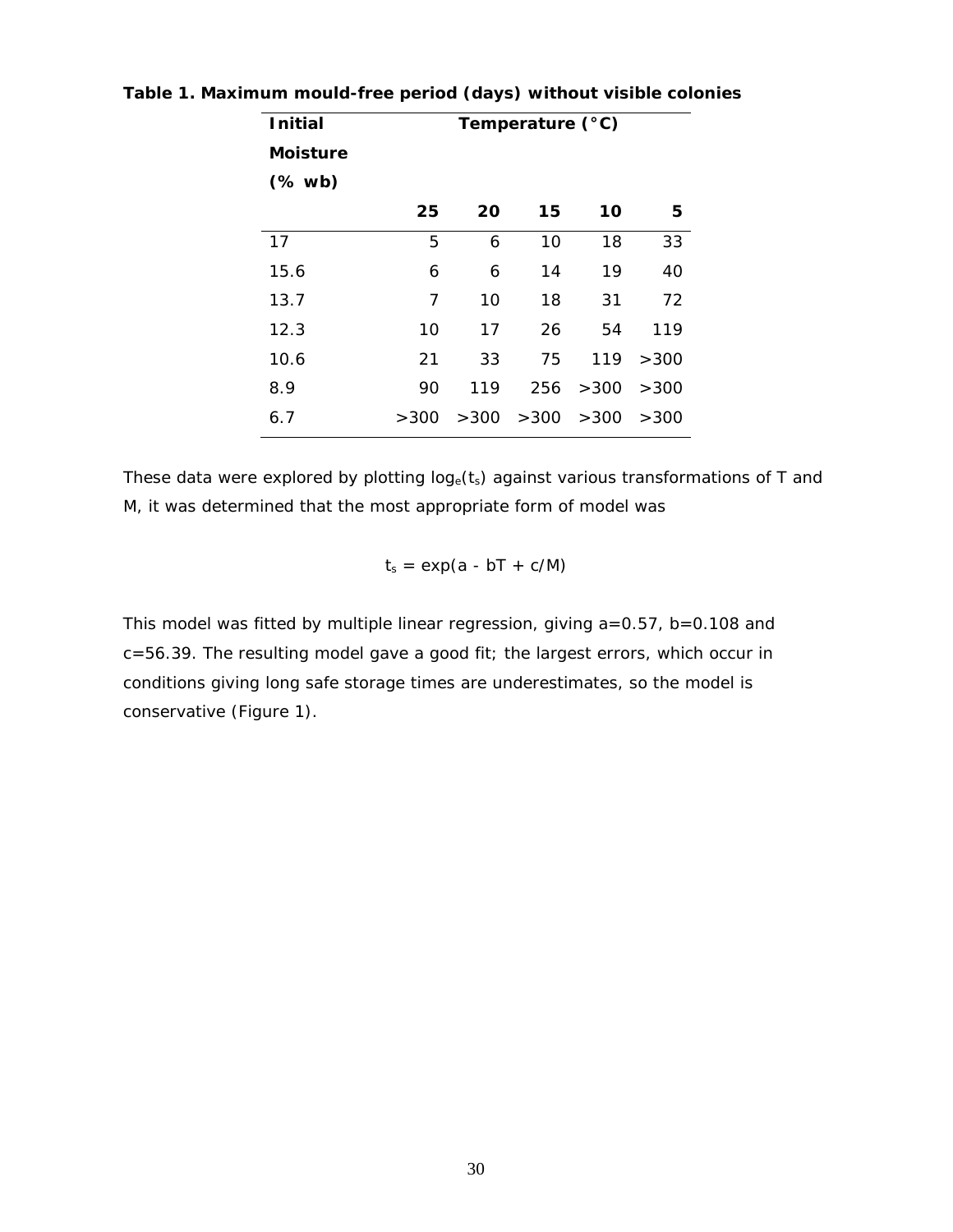![](_page_32_Figure_0.jpeg)

**Figure 1. Comparison of the fitted model and safe storage time data**